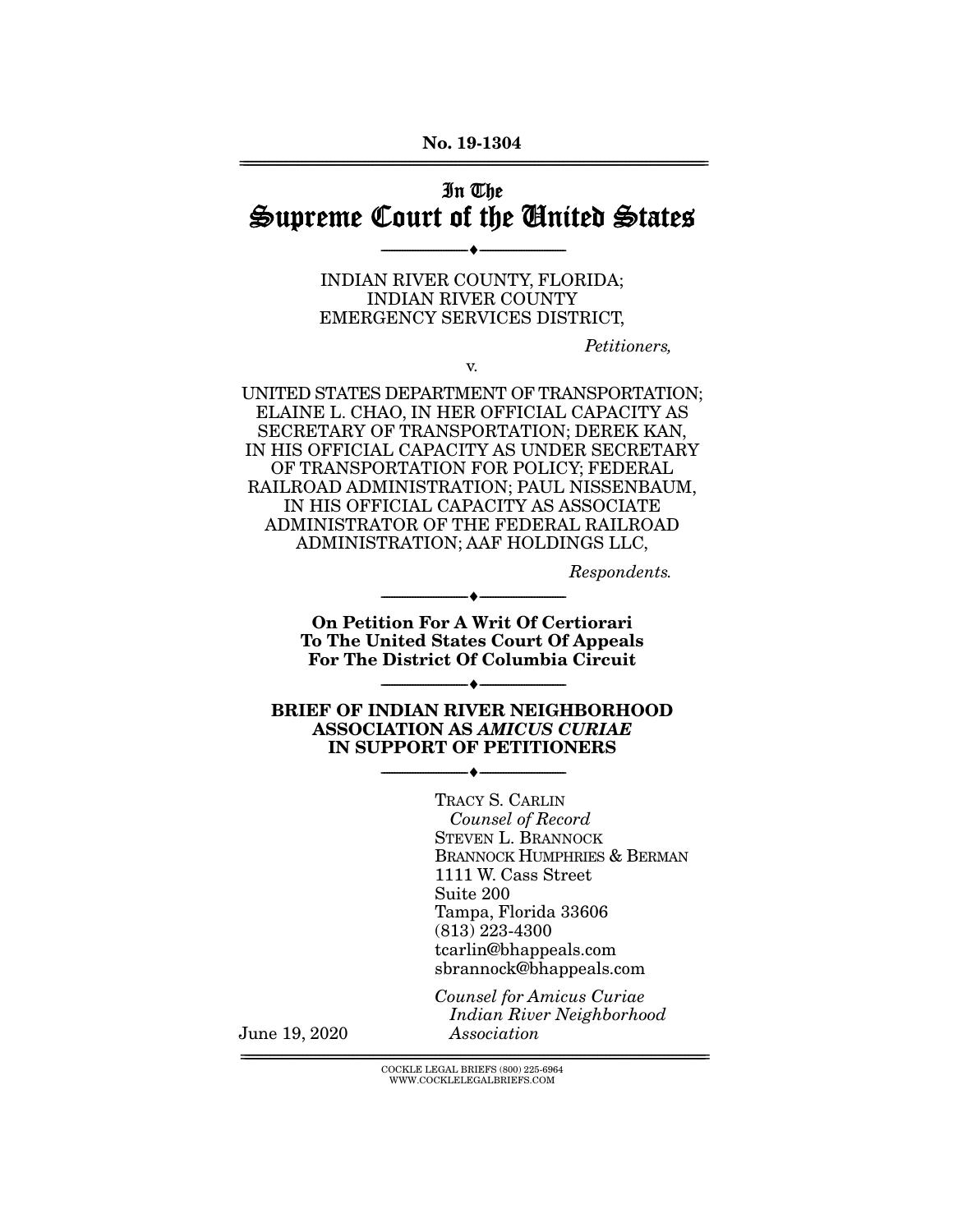# TABLE OF CONTENTS

|                                                                                                                                                                                      | 11 |  |
|--------------------------------------------------------------------------------------------------------------------------------------------------------------------------------------|----|--|
|                                                                                                                                                                                      |    |  |
| Introduction and Summary of the Argument                                                                                                                                             |    |  |
|                                                                                                                                                                                      |    |  |
| DOT's Interpretation of $\S 142(m)(1)(A)$ is<br>A.<br>Neither Well Founded Nor Persuasive Given<br>the Unambiguous Language of that Sec-                                             | 5  |  |
| DOT's Interpretation of $\S 142(m)(1)(A)$ is<br>В.<br>not Entitled to Skidmore Respect Because<br>it is not Consistent with any Long-standing<br>Interpretation of $\S 142(m)(1)(A)$ |    |  |
| 1. TIFIA Assistance is the Only Title 23<br>Assistance Available to Brightline                                                                                                       | 16 |  |
| Any Reliance on the Kussy Interpreta-<br>2.<br>tion of $\S 142(m)(1)(A)$ is Misplaced                                                                                                | 19 |  |
|                                                                                                                                                                                      |    |  |

i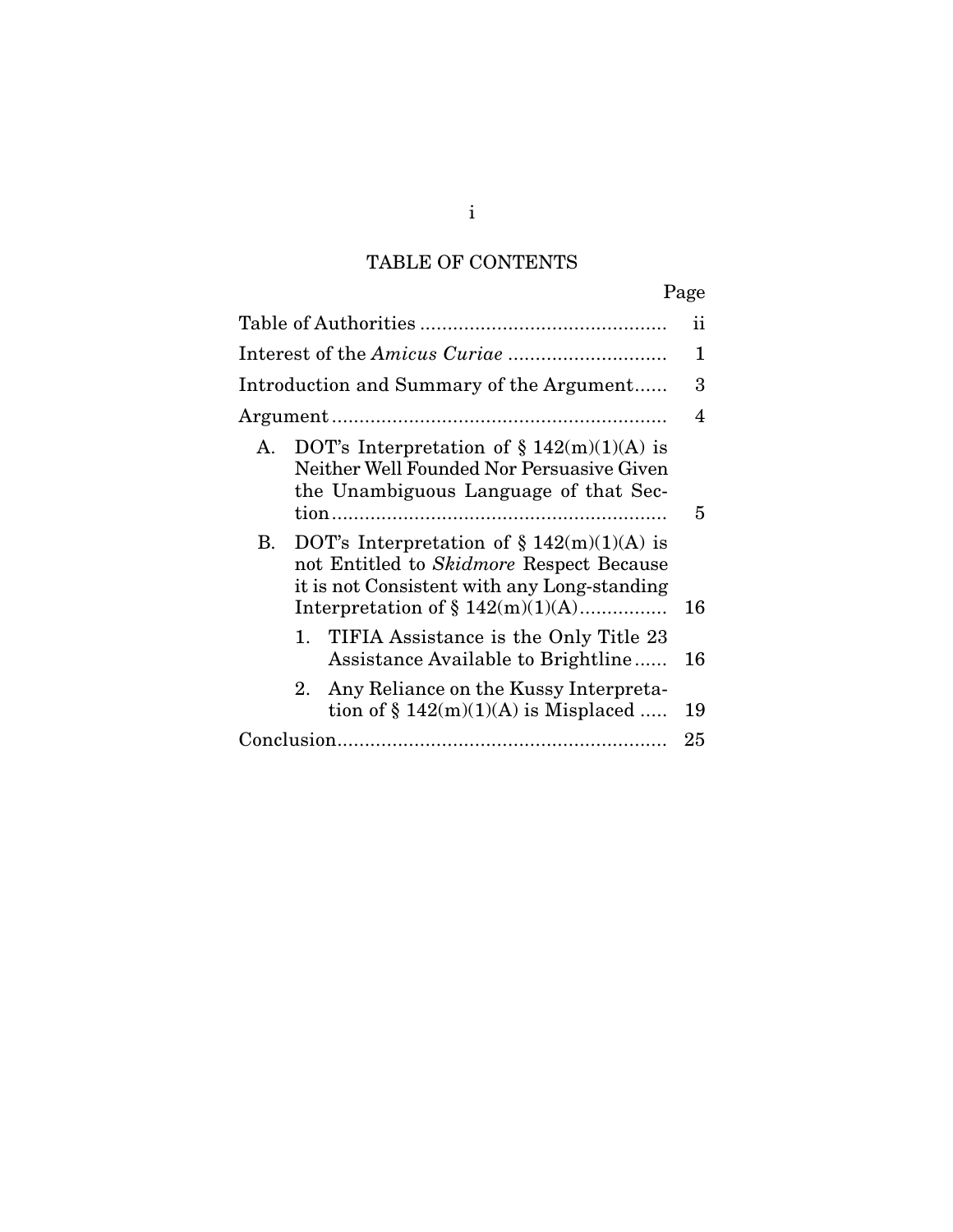## TABLE OF AUTHORITIES

| <b>CASES</b>                                                        |  |
|---------------------------------------------------------------------|--|
| Barrett v. United States,                                           |  |
| Carr v. U.S.,                                                       |  |
| Griffin v. Oceanic Contractors, Inc.,                               |  |
| Gwaltney of Smithfield, Ltd. v.<br>Chesapeake Bay Foundation, Inc., |  |
| Morton v. Mancari,                                                  |  |
| Skidmore v. Swift & Co.,                                            |  |
| TVA v. Hill,                                                        |  |
| United States v. Wilson,                                            |  |
|                                                                     |  |

### **STATUTES**

ii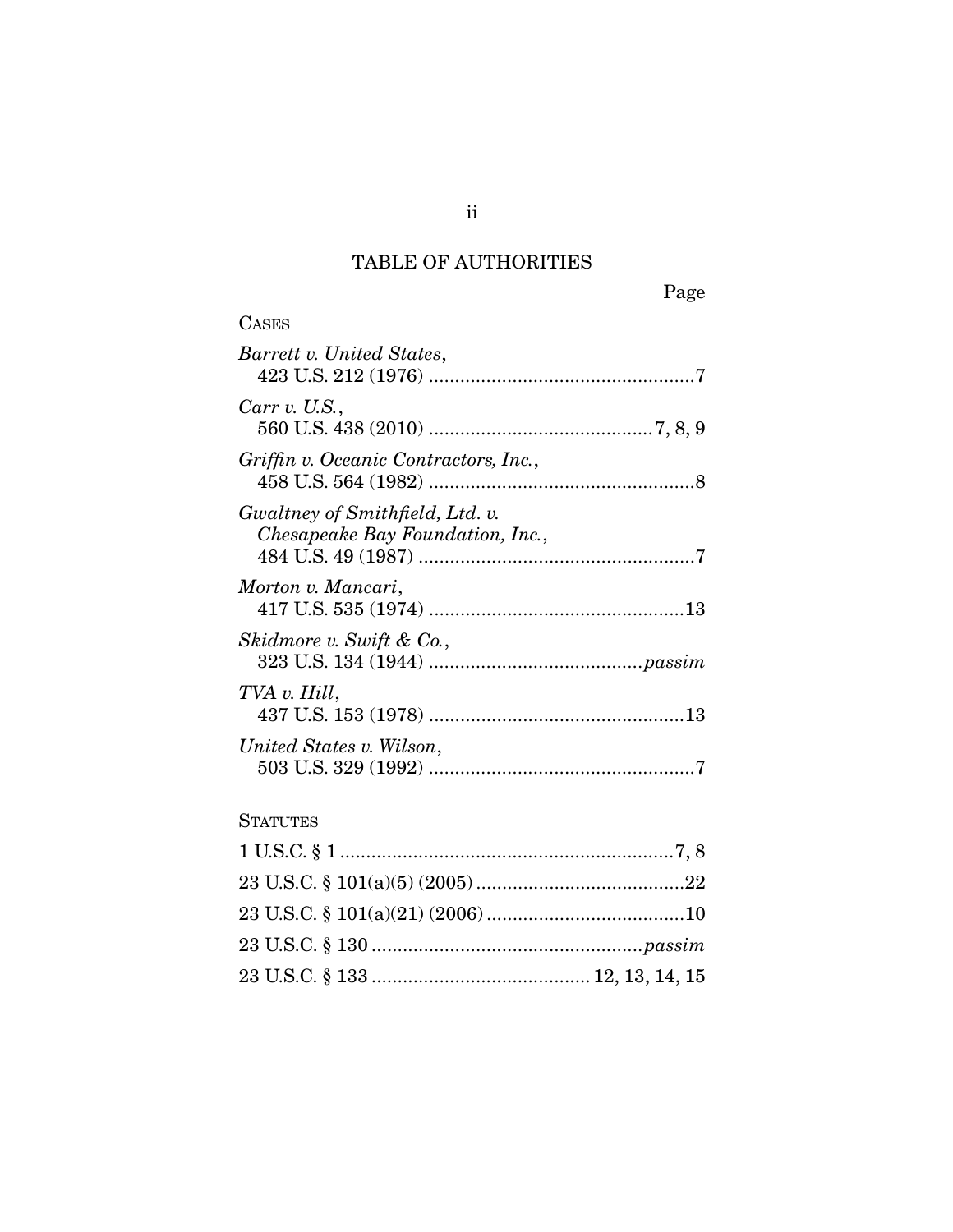## ${\bf TABLE\ OF\ AUTHORITIES-Continued}$

| Page                                        |
|---------------------------------------------|
| 23 U.S.C. § 133(b) (2005)  11, 12, 14, 16   |
|                                             |
|                                             |
|                                             |
|                                             |
|                                             |
|                                             |
| 23 U.S.C. § 148(a)(3)(B)(vi) 11, 12, 13, 16 |
|                                             |
|                                             |
|                                             |
|                                             |
|                                             |
|                                             |
|                                             |

## **REGULATIONS**

iii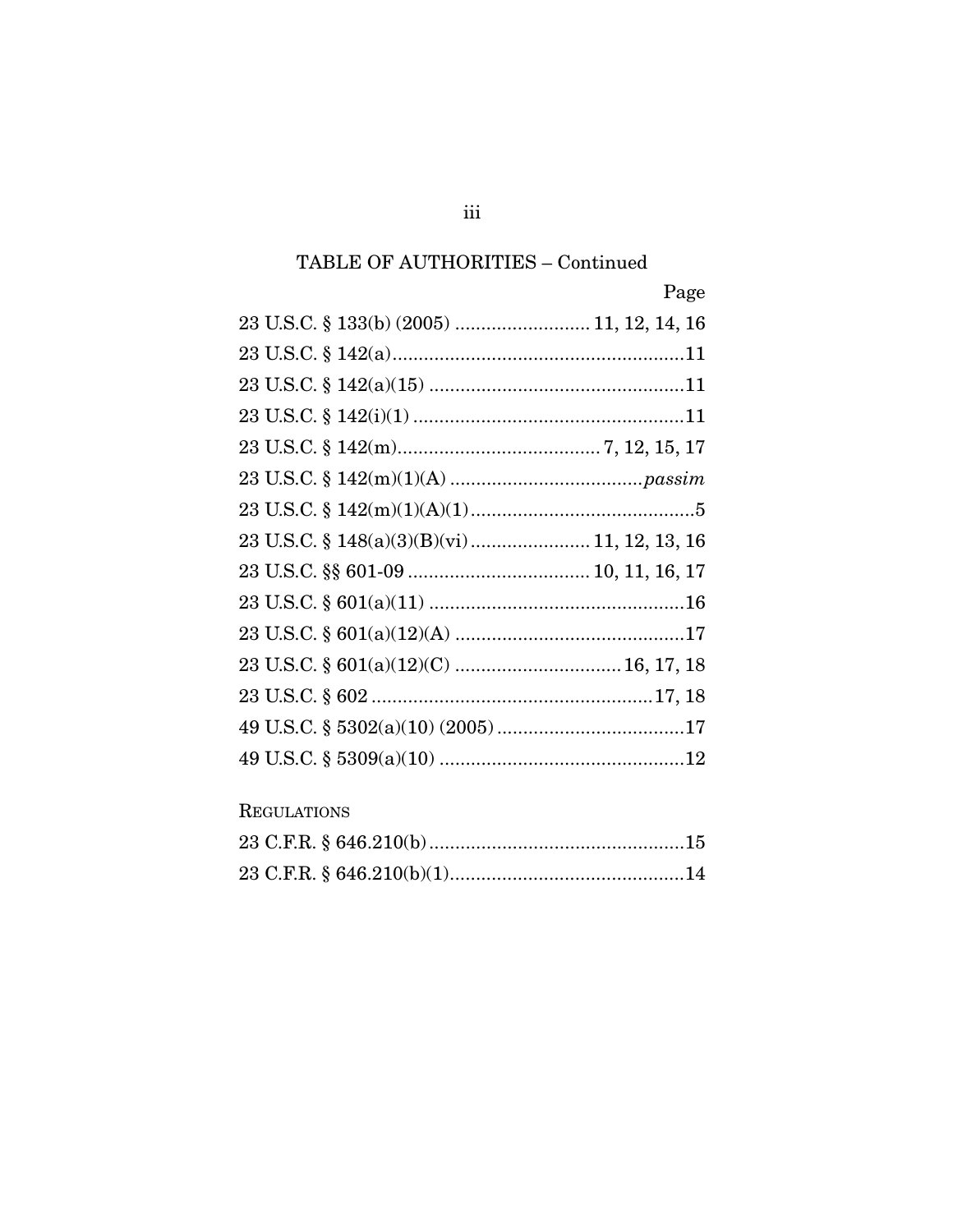#### INTEREST OF THE *AMICUS CURIAE*<sup>1</sup>

*Amicus Curiae*, Indian River Neighborhood Association, Inc., is a Florida not-for-profit corporation. IRNA formed in 2004 when development in Indian River County was mushrooming. The County2 had always been an "old Florida" region, far enough from the major cities to allow a unique, more rural community culture to develop. As development boomed in the early 2000s, many individuals and neighborhoods were concerned about the future and what damage unmitigated growth would cause to the County's quality of life and "old Florida" character. As a result, several neighborhoods formed IRNA. IRNA has since added new members.

 IRNA is pro-business and pro-managed growth but seeks to preserve the County's quality of life and "old Florida" character. IRNA does not own land or have a profit motive. Its purpose is to protect the character of the community for future generations.

 When IRNA first learned about Brightline, IRNA realized the project would negatively impact the

<sup>1</sup> Jeffrey A. Lamken, for the County Petitioners, David Coburn, for Intervenor AAF, and Patrick Smith, for Respondents, DOJ et al., have all consented to the filing of this brief. Counsel for IRNA certifies that this brief was not authored, in whole or in part, by counsel to a party, and no monetary contribution to the preparation or submission of this brief was made by any person or entity other than *Amicus Curiae*, its members, or its counsel. The parties were notified ten days prior to the due date of this brief of the intention to file.

<sup>2</sup> IRNA will use Petitioners' acronyms and other defined terms unless stated otherwise.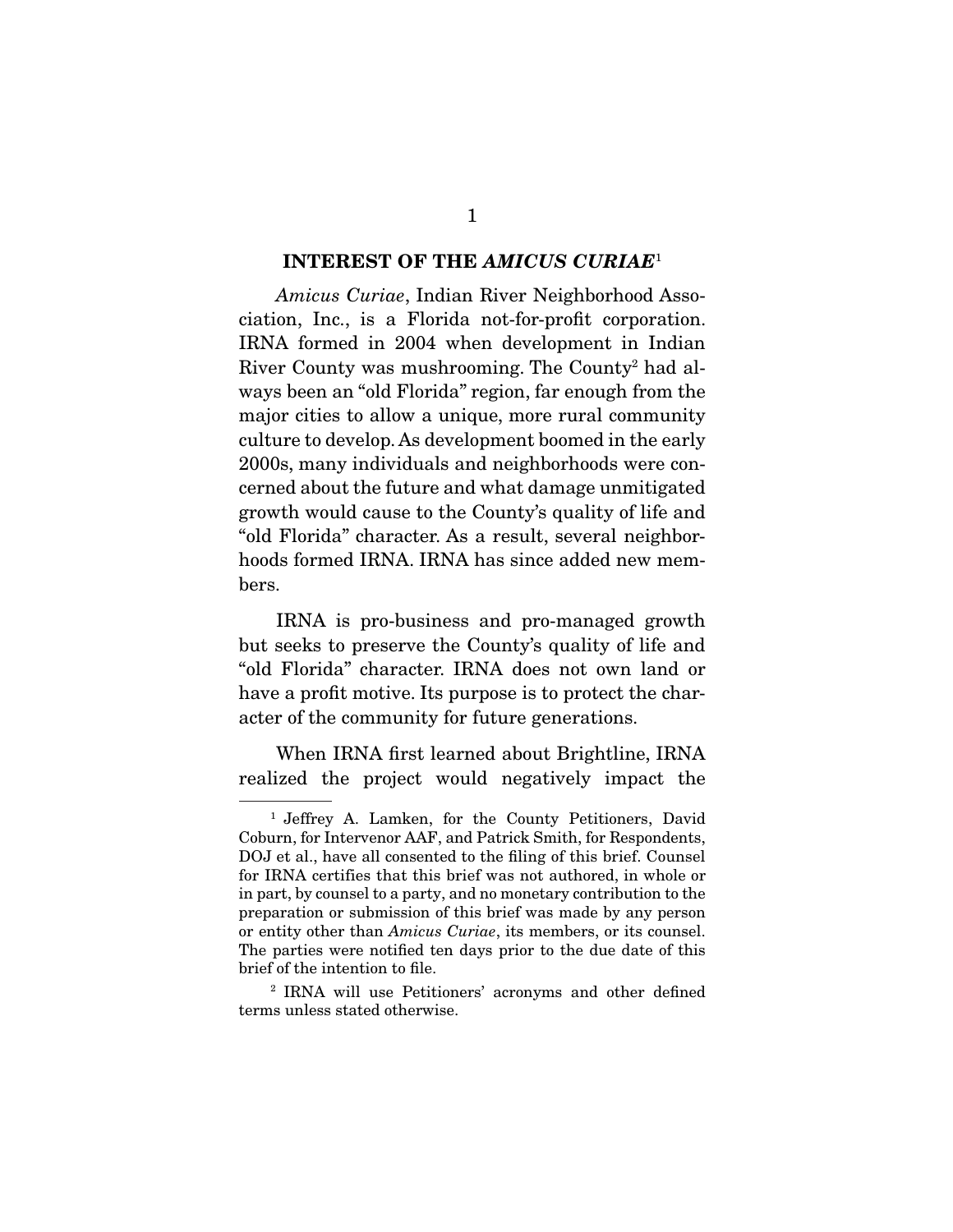community and IRNA's member neighborhoods. Over time, it became even more concerned about the potential safety impacts to be caused by thirty-two highspeed trains per day running though the downtown and local neighborhoods.

 Although there had been freight train service to the area for many years, IRNA realized Brightline was different because it would provide no real benefit to the community or IRNA's members. The two nearest train depots would be in West Palm Beach and Orlando, both of which are over an hour away from the closest County lines. Thus, the project would bring environmental and safety impacts, but no economic benefit, like jobs or passenger spending in the local economy. Consequently, IRNA opposed this project from its inception.

 IRNA has regularly raised numerous concerns regarding the dangers of Brightline to human safety, local historic sites, wildlife, vegetation, and the community's culture. IRNA is concerned AAF is now selling tax-exempt private activity bonds ("PABs") based on an interpretation of 23 U.S.C.  $\S 142(m)(1)(A)$  that contradicts its plain language and intent. This interpretation of  $\S 142(m)(1)(A)$  defies common sense and makes a mockery of the law and the proper application of judicial respect for agency interpretations under the standard set by *Skidmore v. Swift & Co.*, 323 U.S. 134 (1944).

 If this Court applies proper rules of statutory construction to the relevant provisions, the tax-exempt interest on the PABs will be impaired and, under the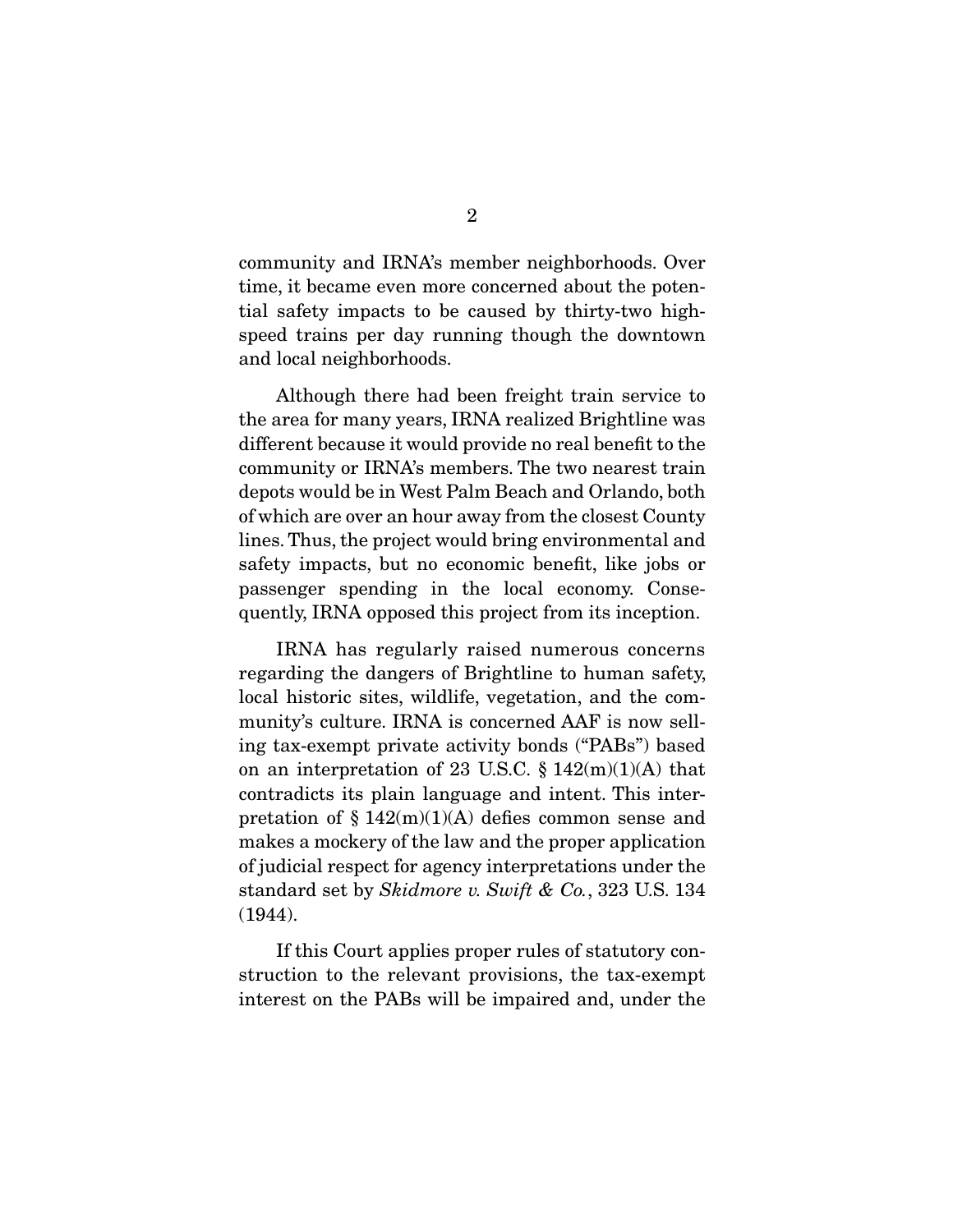applicable bond documents, the Trustee for the PABs will be obligated to notify the bondholders of a Determination of Taxability. That would, as a practical matter, bring Phase II of Brightline to an end. As an association of local neighborhoods and citizens who will be directly impacted by this project, IRNA has a direct interest in the outcome of this case. The end of Brightline will benefit IRNA and its members.

### INTRODUCTION AND SUMMARY OF THE ARGUMENT

--------------------------------- ---------------------------------

 This Court has an opportunity to clarify how the lower courts should apply the administrative deference standard it outlined in *Skidmore v. Swift & Co.*, 323 U.S. 134 (1944). The Court should seize this opportunity as the court of appeals misapplied *Skidmore* because it failed to determine whether  $\S 142(m)(1)(A)$ is ambiguous before giving deference to DOJ's interpretation of it. In addition, it rewrote the plain language of  $\S 142(m)(1)(A)$  and used FERC's past receipt of title 23 assistance for railway-highway grade crossings to defer to DOJ's conclusion that Brightline "receives" federal assistance under title 23. As Petitioners explain, federal opinions in this area are inconsistent. Therefore, this case presents a unique opportunity for this Court to clarify the law of the land related to the proper application of *Skidmore* to agencies' statutory interpretations.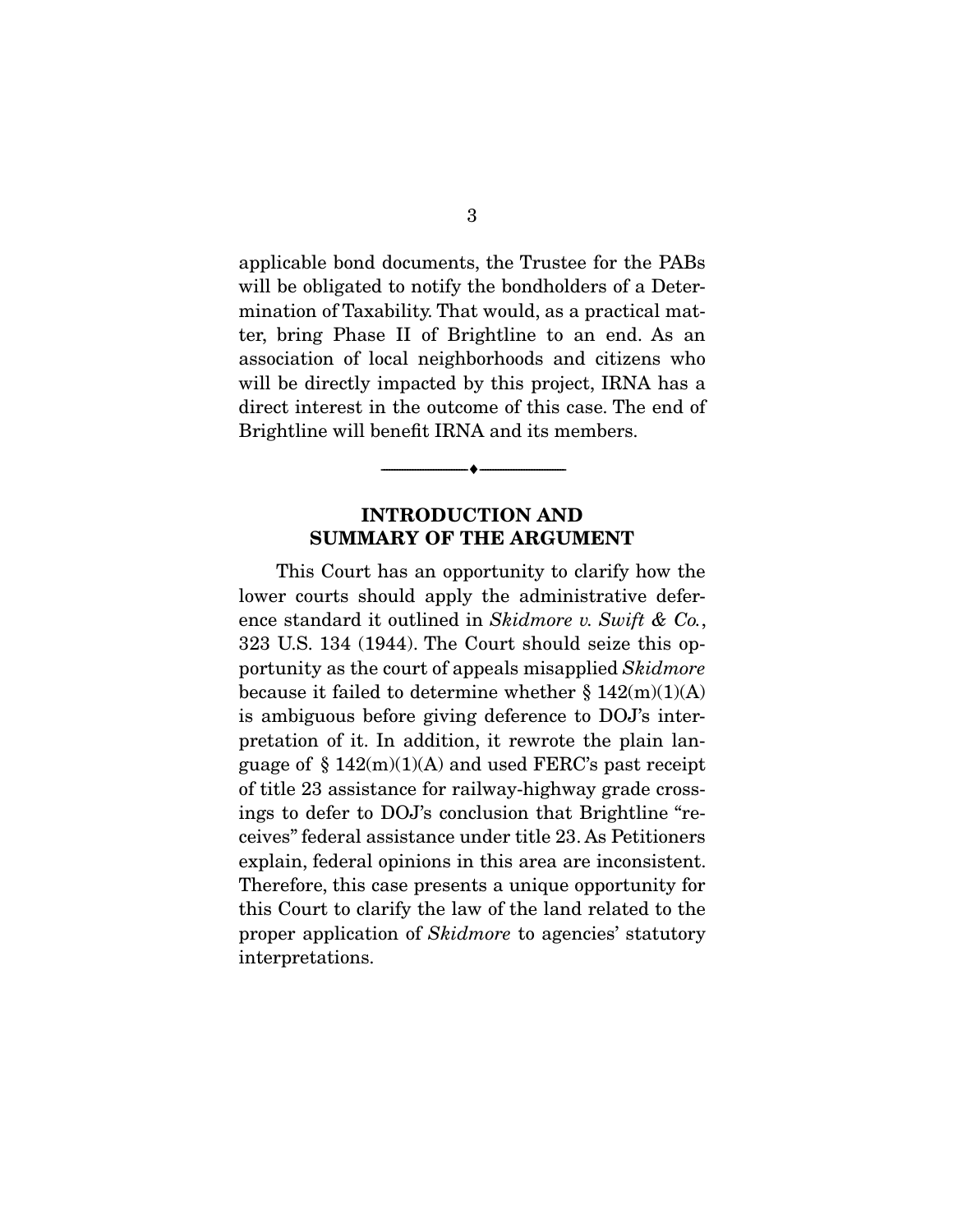IRNA adopts the Petitioners' arguments on this issue and its conclusion as to the proper outcome. In this *amicus* brief, however, IRNA will demonstrate that, if this Court engages in proper and customary statutory construction, it will conclude that  $\S 142(m)(1)(A)$  is not ambiguous and that its plain language does not support the PAB allocation to AAF. Indeed, that allocation was directly contrary to the plain language of the statute and the legislative intent expressed therein.

 The threshold issue here is whether, under § 142(m)(1)(A), Brightline is eligible for PABs and whether the interest on those bonds is tax-exempt. The correct interpretation of  $$142(m)(1)(A)$  carries important consequences for the proper allocation of federal dollars and for the County, IRNA, and other communities like theirs throughout the United States. If Brightline is not eligible for federal monies or taxexempt interest on the PABs, the project will not be feasible and AAF would likely abandon it. Therefore, because the appellate court failed to interpret  $§ 142(m)(1)(A)$  using the standard rules of statutory construction before giving the DOT's interpretation of that section *Skidmore* deference, the petition should be granted and this case should be resolved on the merits.

#### ARGUMENT

--------------------------------- ---------------------------------

 This Court should grant the petition and resolve this case on the merits. If the Court properly applies long-standing rules of statutory construction, it will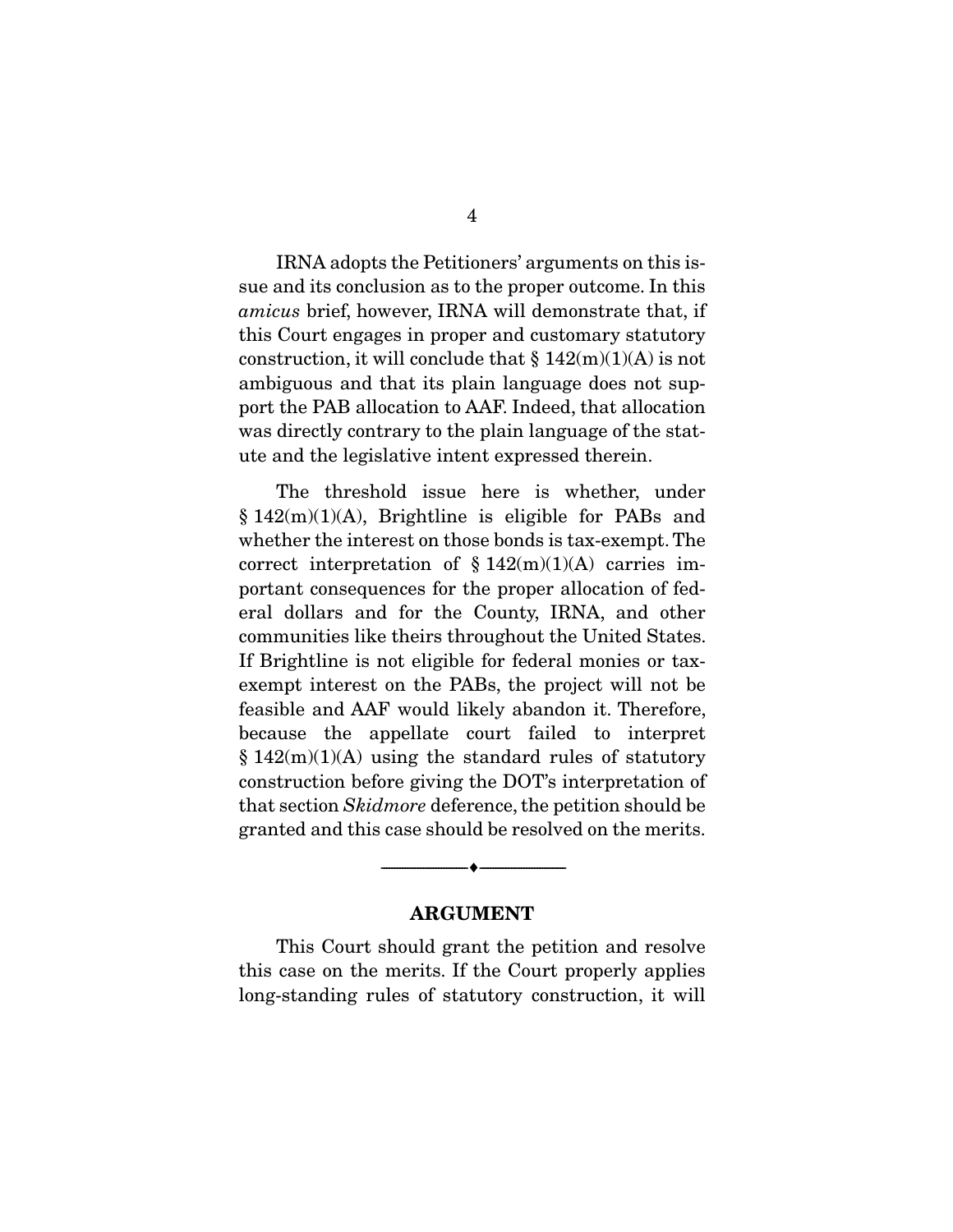determine that Brightline did not qualify for taxexempt PABs and the PAB allocation to AAF contravened the plain language of  $\S 142(m)(1)(A)$ . It also ran afoul of the expressed eligibility requirements for a qualified project under other provisions of title 23 as they existed in 2005 when  $\S 142(m)(1)(A)$  was enacted. As a result, the petition should be granted.

### A. DOT's Interpretation of  $$142(m)(1)(A)$  is Neither Well Founded Nor Persuasive Given the Unambiguous Language of that Section.

 The petition should be granted because the plain language of  $\S 142(m)(1)(A)(1)$  establishes that Brightline was not eligible for PABs. Section  $142(m)(1)(A)(1)$ specifically requires that any project financed through PABs "receives" title 23 federal assistance. DOT concluded, however, that AAF's passenger rail facility was eligible under  $\S 142(m)(1)(A)$  because some portions of the freight rail line owned and operated by FERC had, in the past, "received" title 23 federal assistance for railway-highway grade improvements and that Brightline benefitted from those earlier enhancements. But that interpretation flies in the face of the plain language of the statute.

 The term "qualified highway or surface freight transfer facilities" in  $\S 142(m)(1)(A)$  means "any surface transportation project which *receives* assistance under title 23, United States Code ('as in effect on the date of the enactment of this subsection')." 23 U.S.C.  $\S 142(m)(1)(A) (2005)$  (emphasis added). IRNA opposes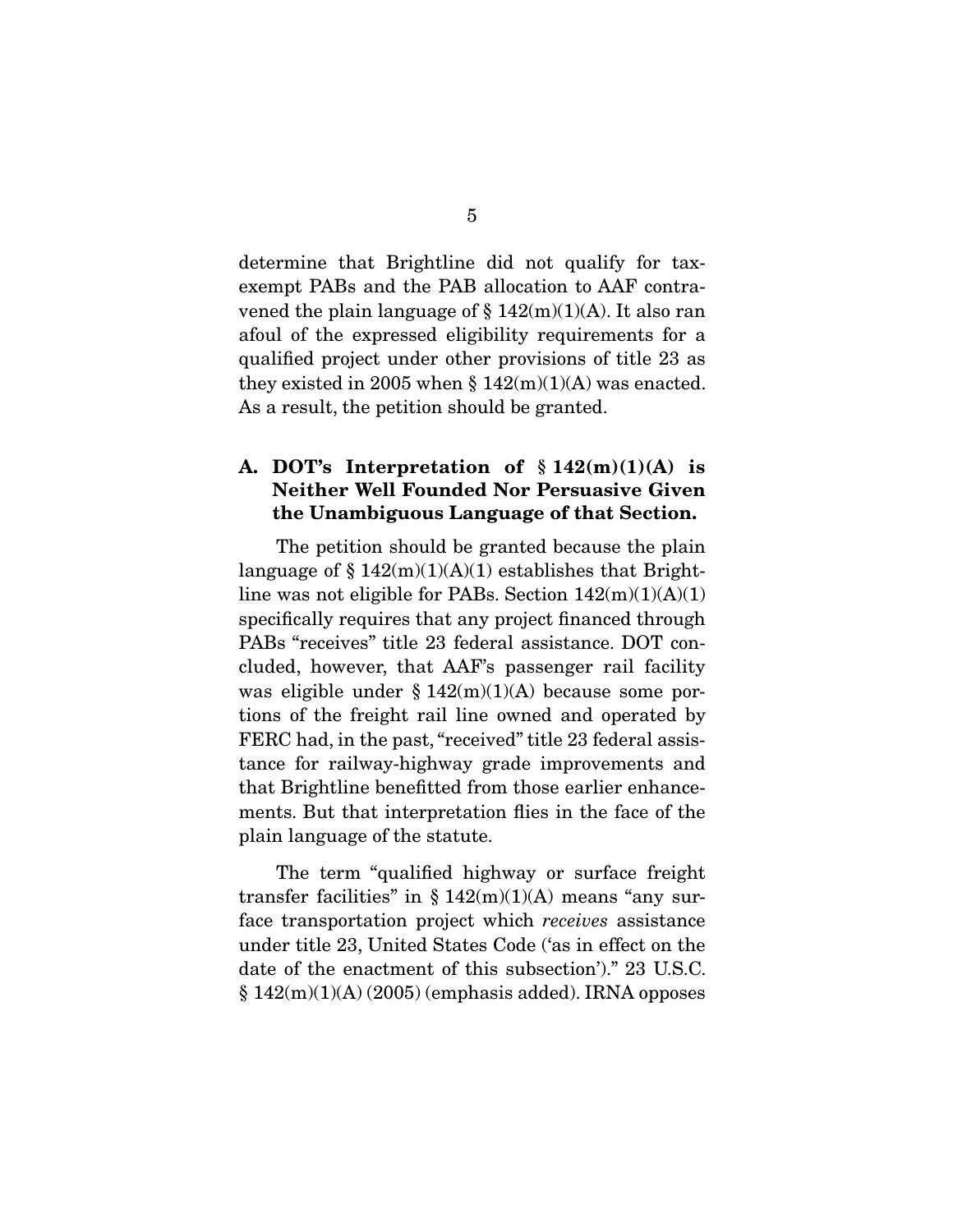the notion that because the "project" had benefited from approximately nine million dollars in title 23 assistance given to FERC in the past (and not Brightline or AAF) and FERC anticipates it will receive additional monies sometime in the future, Brightline is eligible for a PAB allocation under  $\S 142(m)(1)(A)$ . This reading of the statute ignores its plain language and the congressional intent expressed therein. As discussed below, it is an unprecedented construction of the statute even for the DOT. Consequently, DOT's interpretation is not entitled to deference under *Skidmore*.

 The appellate court relied on *Skidmore* to give deference to DOT's interpretation of  $\S 142(m)(1)(A)$ . But *Skidmore* merely allows courts to respect an agency's interpretation of an ambiguous statute if the agency's position is well founded, persuasive, and consistent. *Skidmore*, 323 U.S. at 140. The court of appeals completely misapplied the articulated *Skidmore* standard. Using *Skidmore*, the appellate court gave deference or respect to DOT's misguided interpretation of  $§ 142(m)(1)(A), i.e., that Brighthine "benefitted from"$ title 23 assistance FERC had "received" in the past and that it might also benefit from the federal assistance FERC hopes to receive in the future. That interpretation flies in the face of  $\S 142(m)(1)(A)$ 's plain language. Indeed, the court failed to determine whether the statute was ambiguous before deciding that DOT's interpretation was worthy of respect.

 DOT's interpretation is not worthy of respect, however. Section  $142(m)(1)(A)$  is clear and ambiguous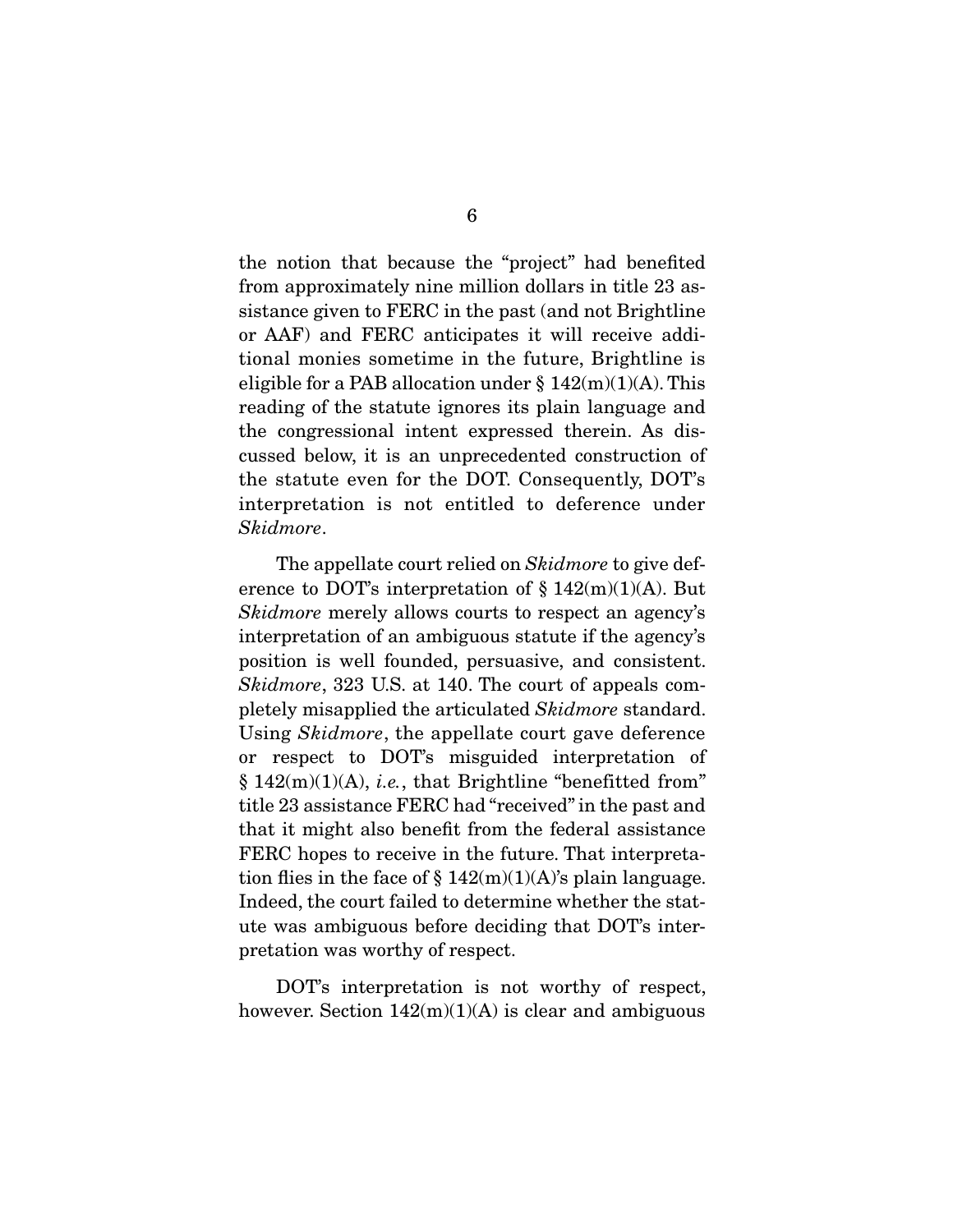on its face. Throughout  $\S 142(m)$ , Congress consistently used the present tense when it stated that to be qualified, the project must be one that "receives" title 23 assistance. Its use of the present tense rather than the past tense, "received," or the present perfect tense "has received," was intentional and is critical to this case. *See Carr v. U.S.*, 560 U.S. 438, 447-48 (2010). As the Court stated in *Carr*, "[c]onsistent with normal usage, we have frequently looked to Congress' choice of verb tense to ascertain a statute's temporal reach." *Id*. (citing *United States v. Wilson*, 503 U.S. 329, 333 (1992) ("Congress' use of a verb tense is significant in construing statutes"); *Gwaltney of Smithfield, Ltd. v. Chesapeake Bay Foundation, Inc.*, 484 U.S. 49, 57 (1987) ("Congress could have phrased its requirement in language that looked to the past . . . , but it did not choose this readily available option"); *Barrett v. United States*, 423 U.S. 212, 216 (1976) (observing that Congress used the present perfect tense to "denot[e] an act that has been completed.")). As the Court noted, the Dictionary Act also ascribes significance to verb tense. *Carr*, 560 U.S. at 448 (citation omitted). It provides that, "[i]n determining the meaning of any Act of Congress, unless the context indicates otherwise[,] . . . words used in the present tense include the future as well as the present." *Id*. (quoting 1 U.S.C. § 1). By implication then, the Dictionary Act provides that the present tense does not include the past. *Id.*

 Thus, "receives" federal assistance means the PAB applicant is receiving funds presently and at the time of the PAB application. The fundamental flaw in DOT's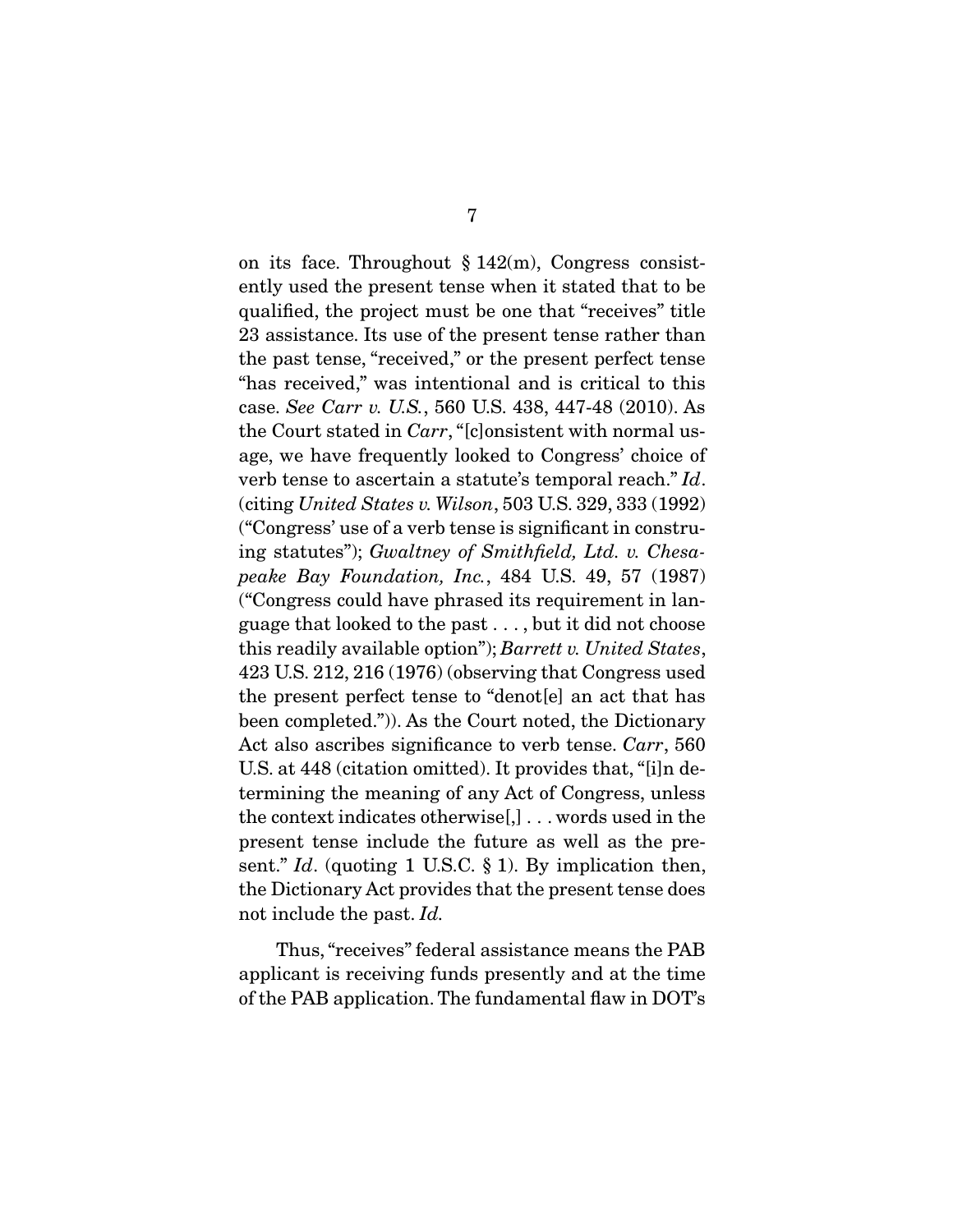interpretation is that FERC was not currently receiving those funds when Brightline applied for a PAB allocation. Congress could not have intended that FERC's past receipt of federal assistance means that Brightline "receives" federal assistance under the meaning intended by  $\S 142(m)(1)(A)$ . Indeed, that tortured construction would convert an ineligible project into an eligible one, which would be an absurd result. *See Griffin v. Oceanic Contractors, Inc.*, 458 U.S. 564, 574 (1982) ("It is true that interpretations of a statute which would produce absurd results are to be avoided if alternative interpretations consistent with the legislative purpose are available." (citations omitted)). Thus, a statute that defines a qualified project as one that "receives Federal assistance" should not be interpreted to encompass a separate, but related project that only "received" federal assistance in the past and not during the time of its own PAB allocation application process. *See Carr*, 560 U.S. at 448.

 Under the plain language Congress used in  $§ 142(m)(1)(A)$ , to be qualified for a PAB allocation, the project must be an eligible surface transportation project that is currently receiving federal assistance under title 23 or is currently slated to receive guaranteed, future title 23 assistance. *See Carr*, 560 U.S. at 448 (citing 1 U.S.C. § 1). The record here does not support either scenario. The DOT's determination that Brightline qualified for a PAB allocation under  $\S 142(m)(1)(A)$ because FERC's separate freight line had previously received title 23 assistance is simply not supported by the plain language of the statute.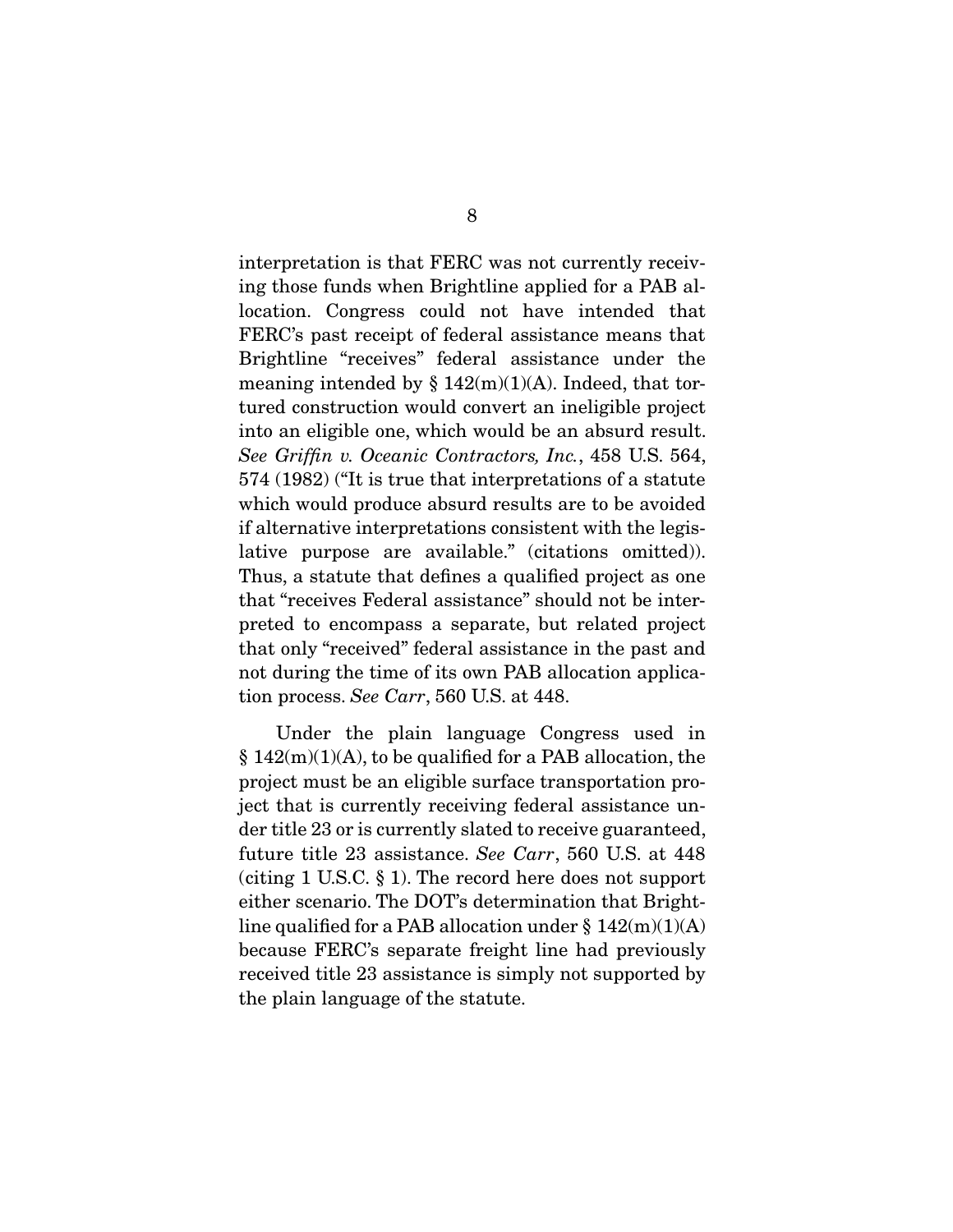At the time of AAF's PAB application in 2017 (D. Ct. Dkt. 51, p. 4), the record showed FERC had received \$21 million in Highway Trust funds between 2005 and 2014 (D. Ct. Dkt. 51, p. 23.) No record evidence existed, however, that Brightline was also receiving federal assistance under title 23 in the form of railway-highway grade crossings in 2017 or even that Brightline (as opposed to FERC) had "received" federal assistance in the past. (D. Ct. Dkt. 51, pp. 4  $\&$  23.) Similarly, the conclusion that title 23 investments for railway-highway grade crossings related to FERC's rail corridor that Brightline would use are anticipated in the future, but were not in the pipeline for payment, is insufficient to satisfy the congressional requirement that the project "receives" federal assistance under title 23 when the PAB allocation occurs. Therefore, DOT's interpretation of the statute is neither well founded nor persuasive. *See Skidmore*, 323 U.S. at 140. As a result, DOT's interpretation of it is not entitled to respect under *Skidmore*.

 To reach the contrary conclusion, the district court improperly rewrote the statute to say the Secretary was permitted to conclude Brightline (as opposed to FERC's railway-highway crossing project) "receive[d] Federal assistance under title 23[.]" (*See* D. Ct. Dkt. 51, p. 23 (citing 23 U.S.C. § 142(m)(1)(A) (alteration added by district court)).) That rewrite, however, totally changed the statute's meaning and violated longstanding rules of statutory construction. *See Carr*, 560 U.S. at 448. The mere fact that FERC's freight railway line or at least some of the railway-highway grade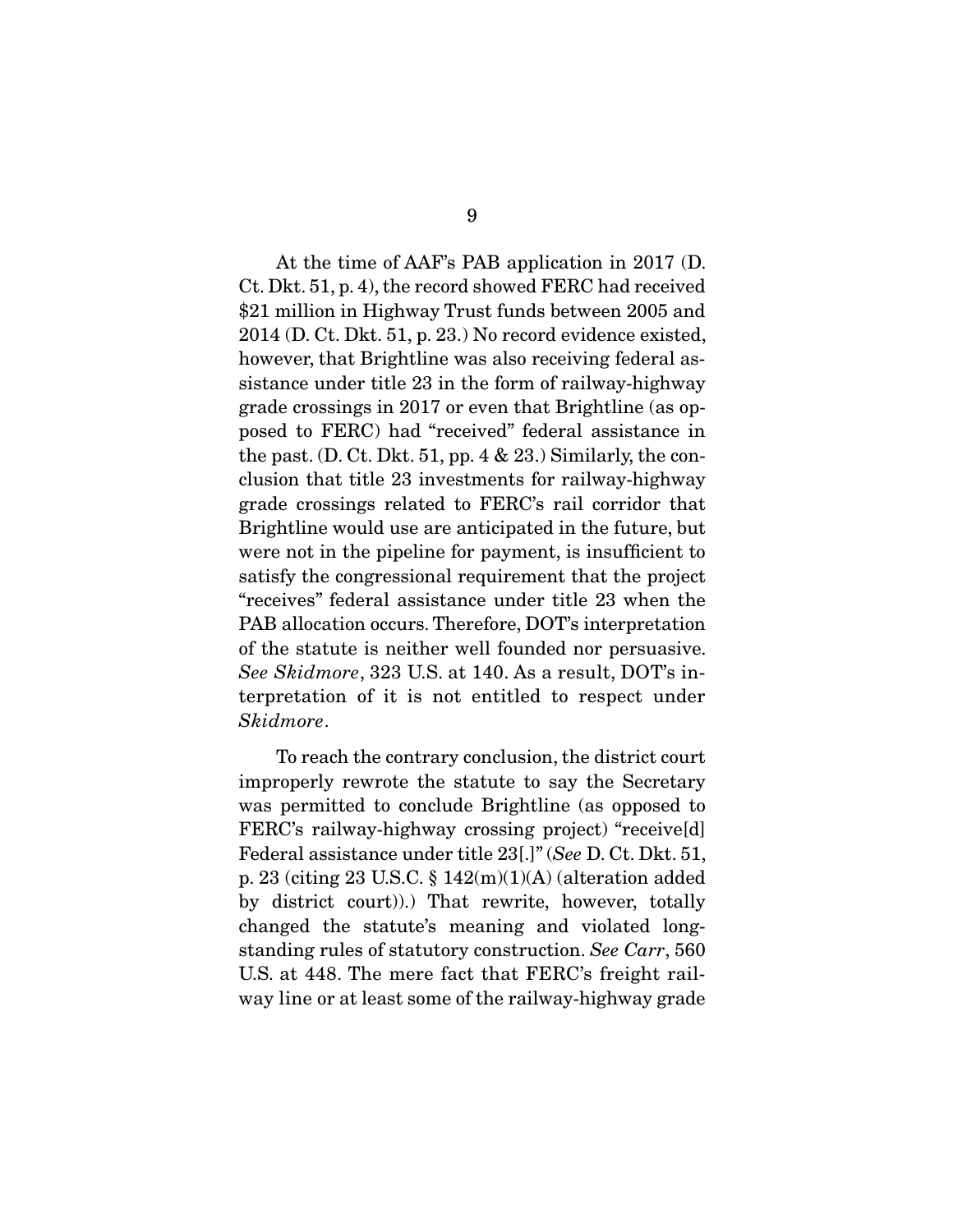crossings along the rail corridor Brightline would use previously received some title 23 assistance does not satisfy the requirements of  $\S 142(m)(1)(A)$  or the eligibility requirements for qualified PAB allocations under 23 U.S.C. §§ 601-09, the Transportation Infrastructure Finance and Innovation Program, commonly known as TIFIA, discussed, *infra*, or other potentially relevant sections of title 23.

 In addition, DOT's interpretation of § 142(m)(1)(A) carries serious consequences for the allocation of a limited resource, PABs with tax-exempt interest. If DOT's construction of  $\S 142(m)(1)(A)$  stands, it will lead to absurd results in the PAB allocation process. Anyone claiming even a peripheral, past benefit, whether direct or indirect, from title 23 federal assistance from crossing improvements could qualify for PABs regardless of the nature of the benefitted facility. Given the very limited availability of PABs, such a broad reading of the statute would create a free-for-all for all sorts of rail facilities that are otherwise unqualified and ineligible for title 23 assistance. For example, DOJ's expansive interpretation of  $§ 142(m)(1)(A)$  might then authorize a PAB allocation for a footpath running alongside the freight line that crosses the same road where the railway-highway crossing improvements were made. Such an interpretation runs afoul of the plain language of the statute.

 Title 23 defines "project" to include "an undertaking to construct a particular portion of highway . . . or any other undertaking eligible for assistance under this title." 23 U.S.C.  $\S 101(a)(21)$  (2006). The word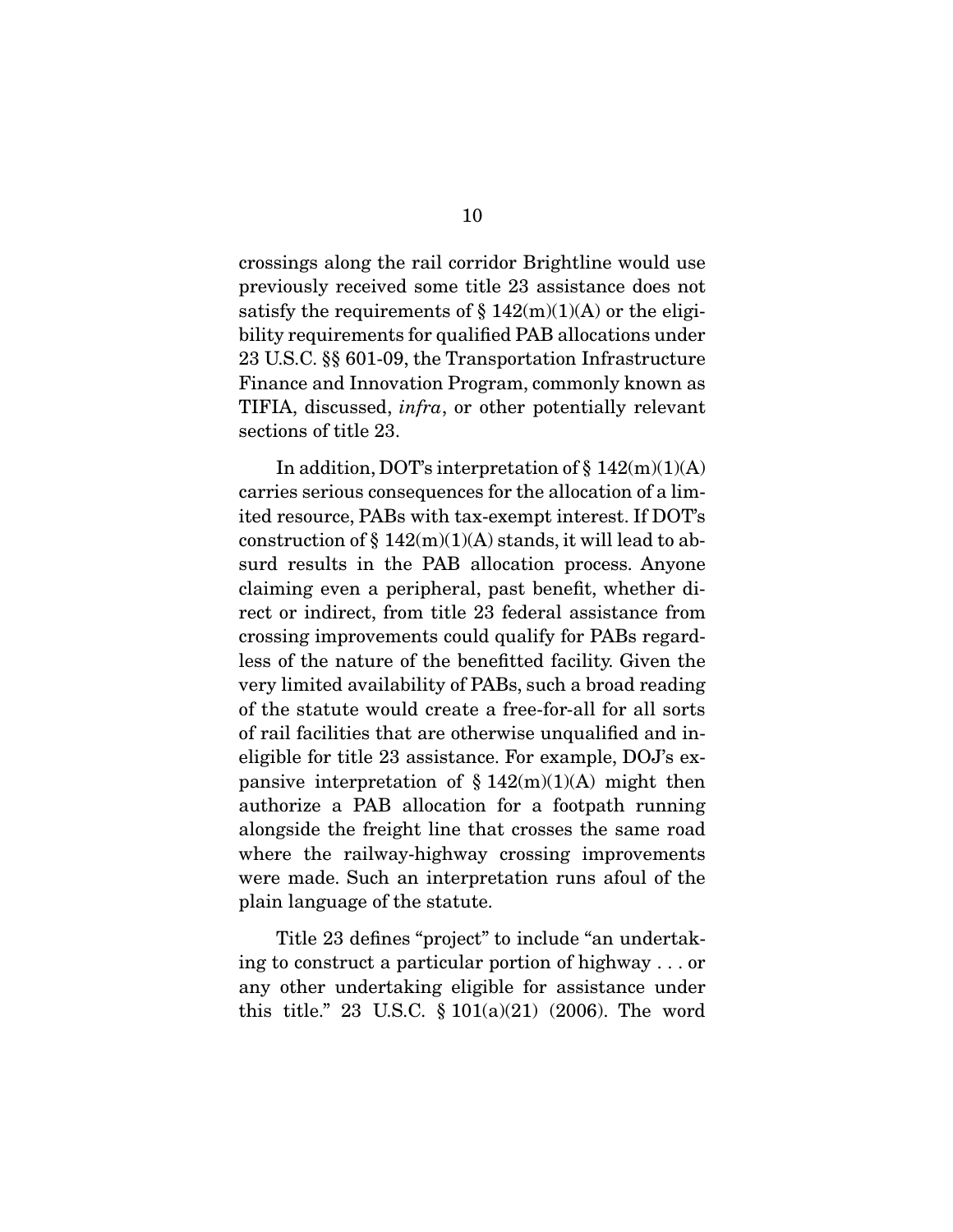"eligible" is key here. Section 142(a) provides a list of fifteen different types of projects that are entitled to PAB allocations. *See* 23 U.S.C. § 142(a). The only listed project under  $\S 142(a)$  that could possibly apply here is  $\S 142(a)(15)$ , a "qualified highway or surface freight transfer facility."3 Logic dictates that Congress must not only have intended that a project under  $§ 142(m)(1)(A)$  be presently receiving federal assistance under title 23, but also that the project be "eligible" for federal assistance under title 23. Eligibility for federal assistance under title 23 is a threshold requirement.4

 Only four sections or parts of title 23 exist that could apply to make FERC's railway-highway grade crossings or Brightline's passenger rail facility "eligible" under § 142(m)(1)(A) – §§ 130, 133(b), 148(a)(3)(B)(vi), and 601-09 as they existed when  $\S 142(m)(1)(A)$  was added to the Code. IRNA will discuss §§ 601-09, commonly known as TIFIA in Part B, § 1 of this brief. None of these sections, except TIFIA, would provide title 23 eligibility to Brightline for a PAB allocation.

<sup>3</sup> Brightline is not a high-speed intercity rail facility because the trains will not travel at a maximum speed exceeding 150 miles per hour. *See* 26 U.S.C. § 142(i)(1). (Petitioners' Appendix, p. 55a.)

<sup>4</sup> Presumably, DOT does not mean to say that Congress was required to insert into  $\S 142(m)(1)(A)$  three times before the word "receives" the phrase "is eligible for and. . . . " The eligibility requirement is obvious. It makes no sense for Congress to have to express its intent in such a repetitive way. Especially when the language it did use is clear and unambiguous.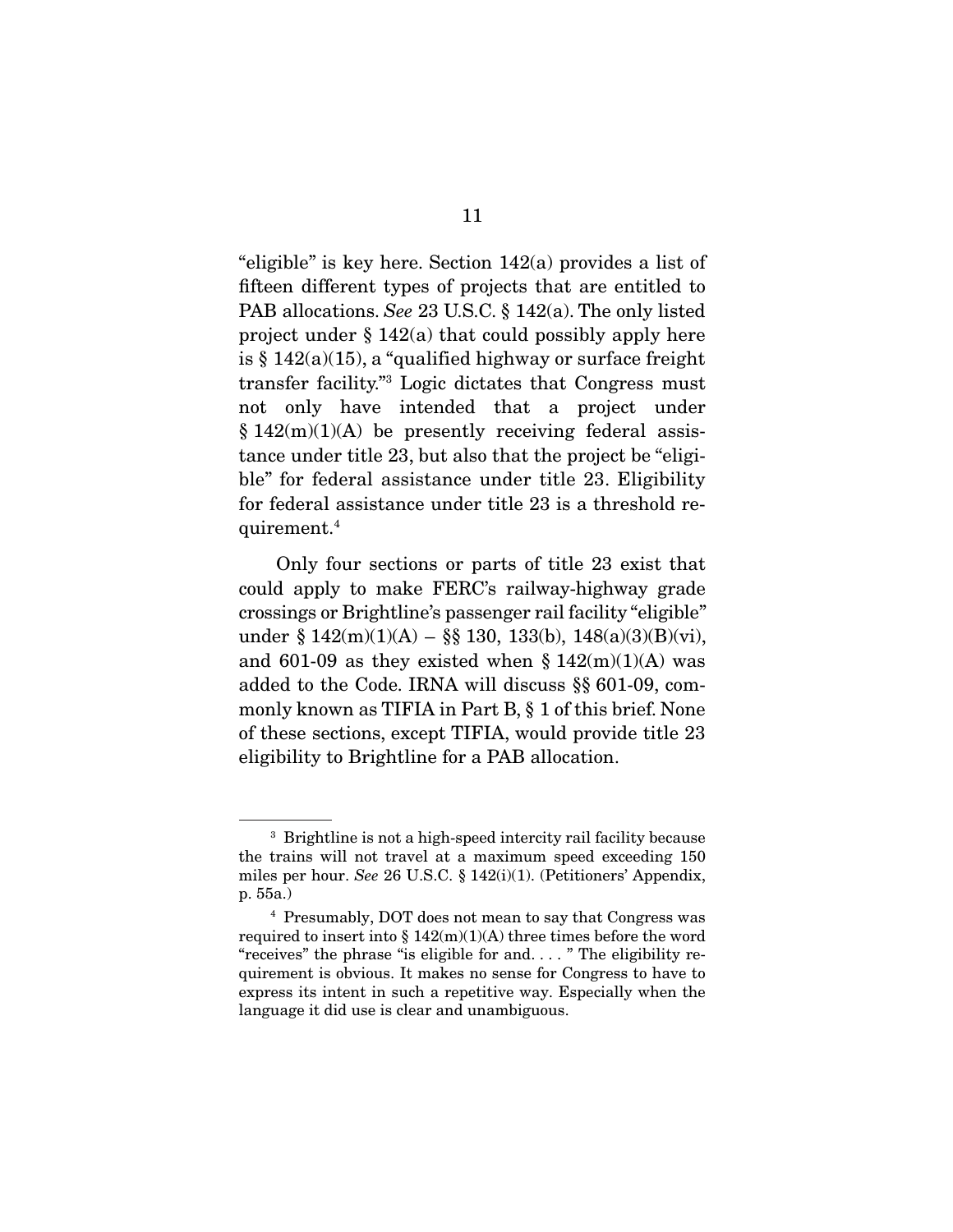Section 133(b) specifically excludes intercity passenger rail facilities like Brightline and freight rail projects like FERC's. 23 U.S.C. § 133(b) (2005). When § 142(m) became law, the only passenger rail facility included in the exclusive list of "eligible projects" under § 133 were public mass transit projects "eligible for assistance under chapter 53 of title 49." 23 U.S.C. § 133. Brightline was not eligible under that provision. *See* 49 U.S.C. § 5309(a)(10).

In contrast,  $\S$   $148(a)(3)(B)(vi)$  and 130 allow federal assistance for construction and improvement of railway-highway grade crossings like those conducted by FERC some number of years before Brightline's PAB application. *See* 23 U.S.C. §§ 130 and  $148(a)(3)(B)(vi)$ . Even DOT tacitly acknowledged in the district court that the statutory requirement that a project "receives" title 23 assistance cannot be construed so broadly as to allow DOT to bootstrap a project into PAB eligibility solely based upon an incidental and unintentional benefit from title 23 funds. (*See* D. Ct. Dkt. 51, p. 22 (citing H'rg Tr. at 64:9-23).) But to be a qualified, eligible project under  $\S 142(m)(1)(A)$ , any projects under §§ 130 and  $148(a)(3)(B)(vi)$  must still be receiving federal assistance under one of those three sections at the time of the PAB allocation process. Consequently, because any monies paid under those sections were in the past, not the present, Brightline's passenger rail facility is not eligible for PABs under  $§ 142(m)(1)(A).$ 

 Moreover, because § 133 is the only section that addresses passenger railways, it is the more specific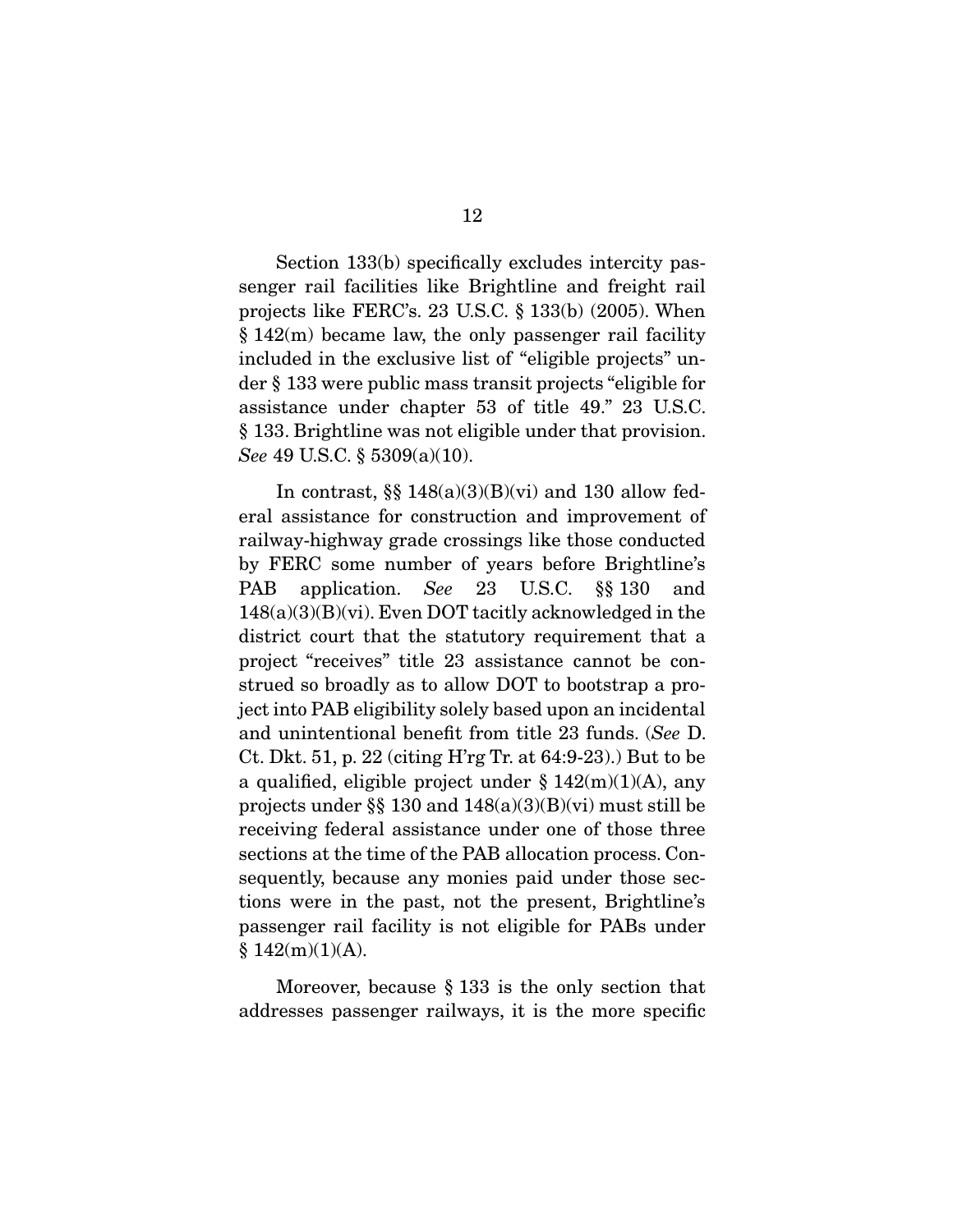statute applicable to Brightline and, therefore, it should control. *See Morton v. Mancari*, 417 U.S. 535, 550-51 (1974) ("Where there is no clear intention otherwise, a specific statute will not be controlled or nullified by a general one, regardless of priority of enactment."). Although § 133 addresses railways and §§ 130 and 148(a)(3)(B)(vi) deal with railway-highway road crossings, § 133 should control because Congress expressly excluded intercity passenger railways like Brightline in that section. Also, only FERC, not Brightline, has ever received federal assistance for railwayhighway grade crossings for its freight line.

 The district court reasoned, however, that it was "reasonable" for DOT to conclude that Brightline's project was an eligible project and that it "receives" federal assistance under 23 U.S.C. § 130 because FERC's rail corridor, which Brightline would use, had "directly benefitted" from FERC's approximately nine million dollars in Federal Highway Trust Funds in the past. (Petitioners' Appendix, pp. 58a-62a.) Those funds were authorized under 23 U.S.C. § 130 between 2005 and 2014, some three years before Brightline's 2017 PABallocation application. Those funds were spent on safety improvements made at railway-highway crossings along the existing north-south railroad corridor to be used by Brightline and owned by FERC. (*Id*.) To rewrite the statute from "receives" federal assistance to "directly benefitted from" federal assistance is yet another improper revision to the statutory language chosen by Congress. *See TVA v. Hill*, 437 U.S. 153, 194-95 (1978) ("Courts are not authorized to rewrite a statute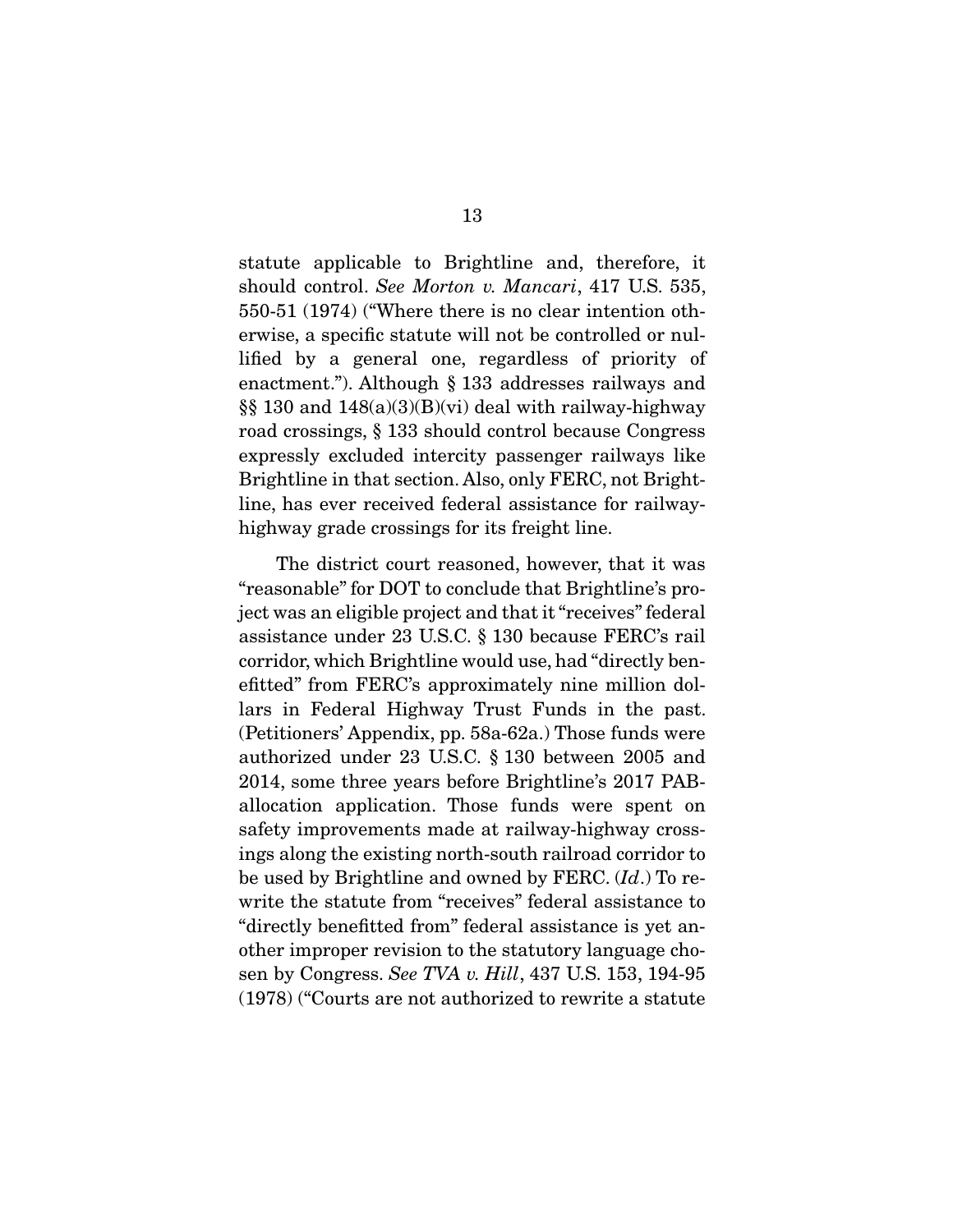because they might deem its effects susceptible of improvement.").

 Congress could not possibly have intended that, under  $§ 142(m)(1)(A)$ , a project could "receive" federal assistance under such contradictory circumstances. By this "logic" about crossing improvements, FERC could have sought PAB financing of its freight corridor infrastructure improvements for its freight-train business under § 133 and likewise been determined to be qualified and eligible for PAB allocation under the same mind-boggling interpretation of  $\S 142(m)(1)(A)$ , even though § 133(b) expressly excludes freight-related projects. Such a construction of  $§ 142(m)(1)(A)$  cannot stand. If it does, it will lead to absurd results in the PAB-allocation process. Again, anyone claiming even a peripheral, past benefit, whether direct or indirect, from title 23 federal assistance from crossing improvements could qualify for PABs regardless of the nature of the benefitted facility. Given the very limited availability of PABs, such a broad reading of the statute would create a potential for abuse and the circumvention of Congressional intent in the PAB process.

 DOT's interpretation is not well founded or persuasive for another reason. DOT's own regulation, 23 C.F.R. § 646.210(b)(1), determined that railwayhighway crossings have no net benefit to the railroads. Section 646.210(b)(1) reads, in pertinent part: "Projects for crossing improvements are deemed of no ascertainable net benefit to the railroads and there shall be no required railroad share of the costs." 23 C.F.R. § 646.210(b)(1); *see also* Railroad-Highway Grade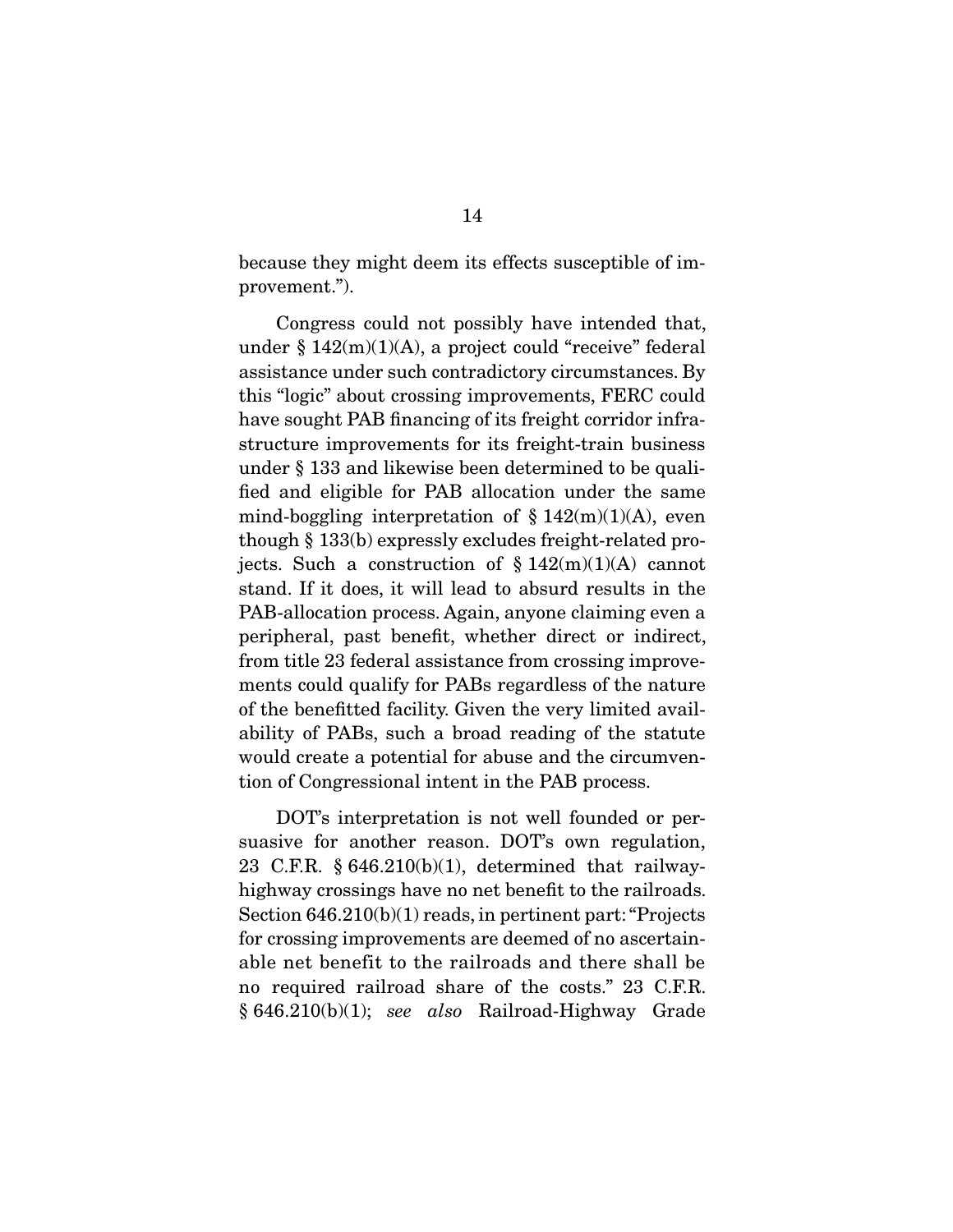Crossing Handbook, https://safety.fhwa.dot.gov/hsip/ xings/com\_roaduser/fhwasa18040/chp4.cfm, last accessed on June 16, 2020. In other words, the intended benefit of the funds is the roadway, not the railway. In the section titled Government Agency Responsibility and Involvement, the Handbook sums up each party's responsibilities as follows:

 Although the railroads retain responsibility for the construction, reconstruction, and maintenance of the track structure and riding surface at the highway-rail intersection, their obligation for the roadway usually ends within a few inches of the outside ends of the ties that support the rails and the crossing surface. The street or highway agency has responsibility for the design, construction, and maintenance of the roadway approaches to the crossing, even though these approaches may lie within the railroad's right of way.

*See* https://safety.fhwa.dot.gov/hsip/xings/com\_roaduser/ fhwasa18040/appxa.cfm, last accessed on June 16, 2020. That the expenditure of Highway Trust Fund monies for the improvements on all the existing grade crossings within the rail corridor Brightline will use should cause such discrete highway-roadway projects to morph into a surface transportation project as contemplated by  $\S 142(m)$  and limited by  $\S 133$  defies common sense. Stated differently, Brightline cannot be deemed to have benefitted from FERC's past receipt of title 23 assistance where DOT's own regulation, 23 C.F.R. § 646.210(b), provides that railway-highway grade improvements provide "no ascertainable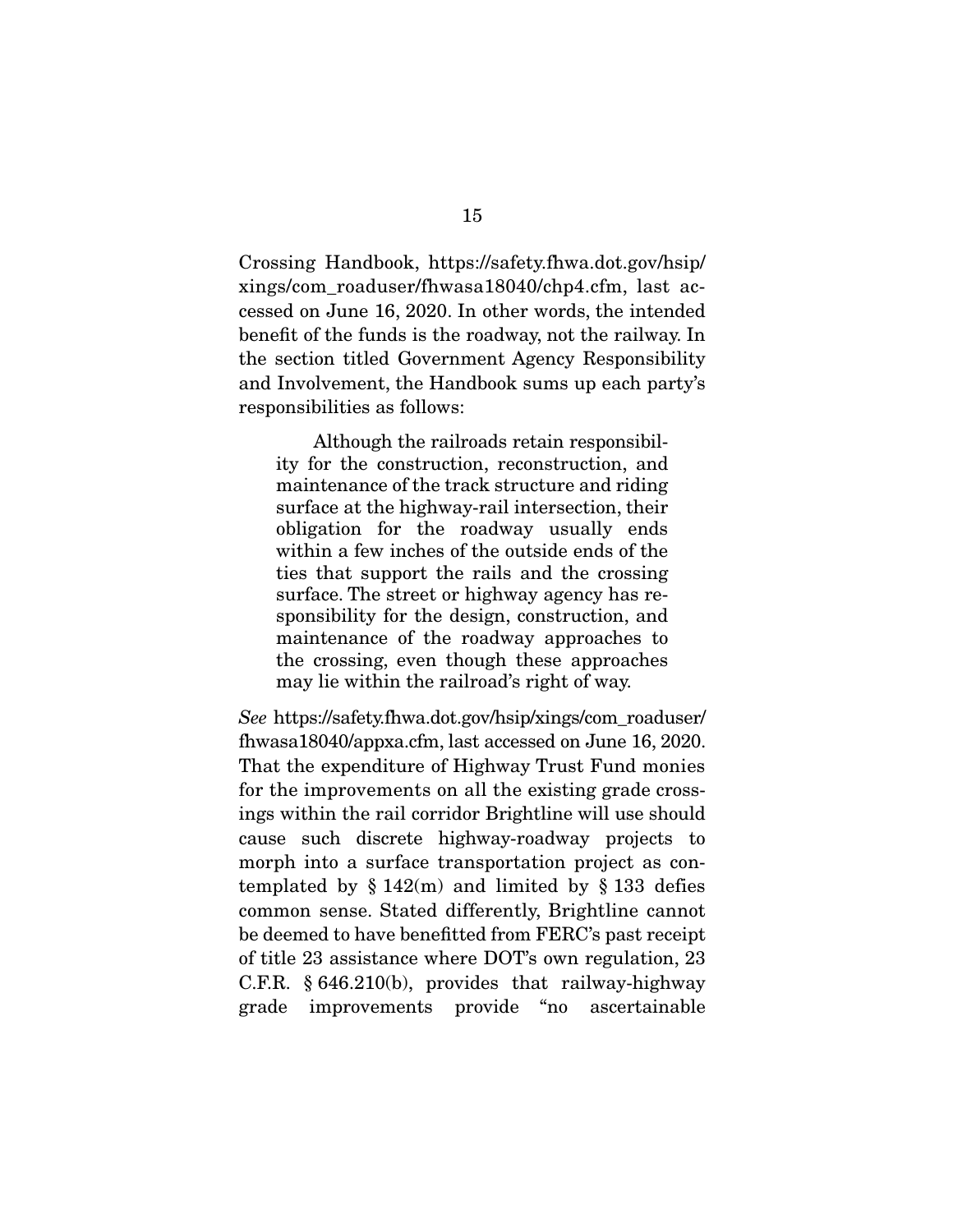benefits" to the railroad. If they provide no benefit to the railroad, they cannot provide any benefit to an entity using the railroad's freight corridor. As a result, the petition should be granted because DOT's interpretation of  $\S 142(m)(1)(A)$  is not well founded or persuasive and, therefore, is not entitled to *Skidmore* deference.

B. DOT's Interpretation of  $\S 142(m)(1)(A)$  is not Entitled to *Skidmore* Respect Because it is not Consistent with any Long-standing Interpretation of  $\S 142(m)(1)(A)$ .

#### 1. TIFIA Assistance is the Only Title 23 Assistance Available to Brightline.

 Had Congress wanted to make intercity passenger rail facilities "eligible" for title 23 assistance under § 142(m)(1)(A), it knew precisely how to do it. *See* 23 U.S.C. §§ 601-09 (2005). Sections 601-09, commonly known as TIFIA, and  $\S 142(m)(1)(A)$  were enacted in the same year, yet the former includes intercity passenger rail facilities like Brightline, but §§ 142(m)(1)(A), 130,  $133(b)$ , and  $148(a)(3)(B)(vi)$  expressly do not. This statutory structure confirms that Brightline is not qualified or eligible for title 23 federal assistance without complying with TIFIA.

Section  $601(a)(11)$  states that such a facility may be privately owned. 23 U.S.C.  $§ 601(a)(11)$ . Under  $§ 601(a)(12)(C)$ , the definition of "project" expressly includes "a project for intercity passenger . . . rail facilities and vehicles. . . ." 23 U.S.C.  $\S 601(a)(12)(C) (2005)$ .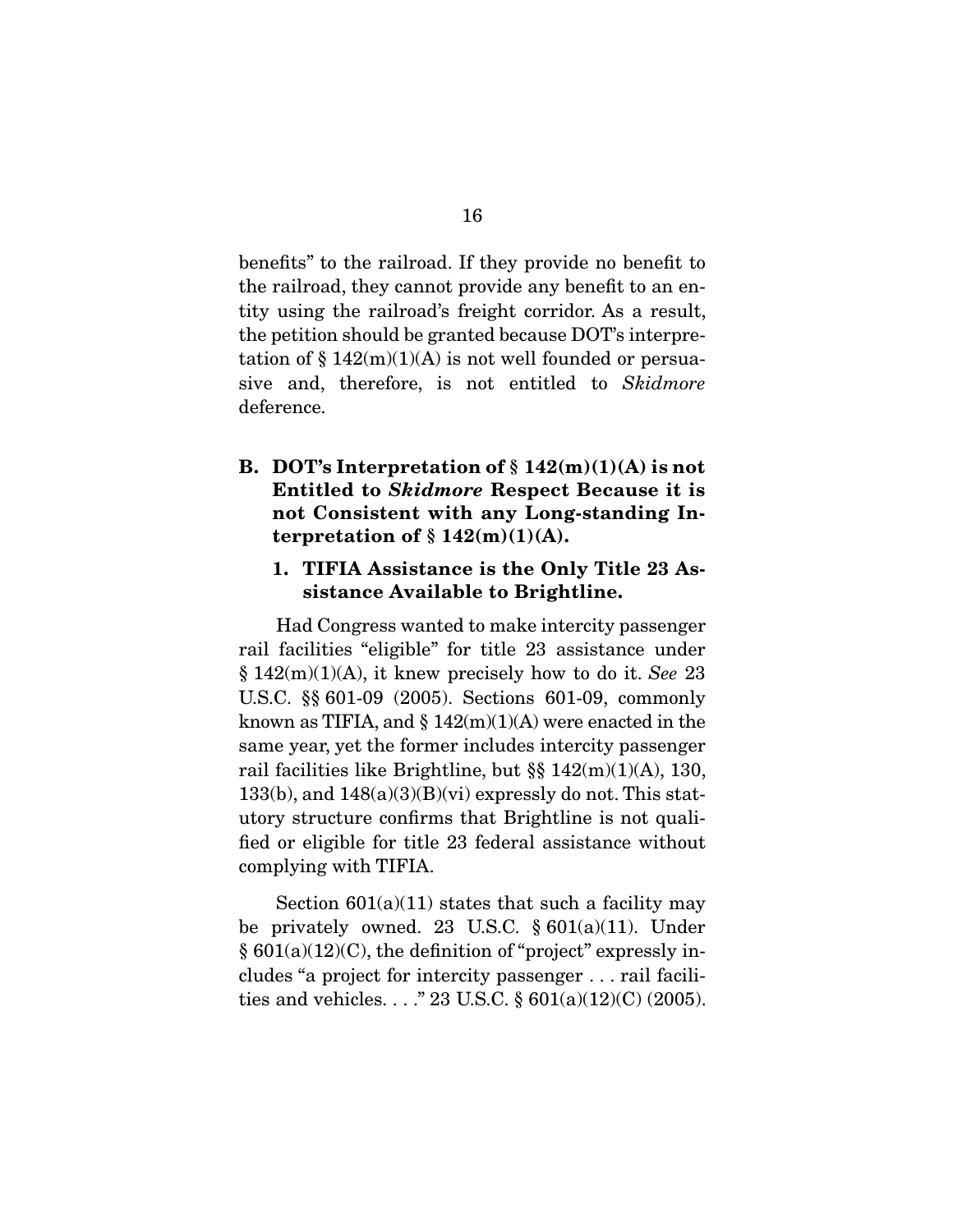This definition is significant because under  $§ 601(a)(12)(A)$ , a "project" is defined as "any surface transportation project eligible for Federal assistance under this title [title 23] or chapter 53 of title 49." 23 U.S.C. § 601(a)(12)(A) (2005). Therefore, § 601(a)(12)(C) indicates that when it drafted TIFIA, Congress understood that no other provision in title 23 authorized federal assistance for an intercity passenger rail facility, whether or not it is publicly owned. *See* 49 U.S.C. § 5302(a)(10) (2005) (expressly excluding intercity passenger rail from coverage under chapter 53 of title 49).

 TIFIA also provides for a "federal security instrument" that backs senior private debt evidenced in this case by PABs. 23 U.S.C. §§ 601-09. TIFIA requires the senior debt to satisfy rigorous "credit worthiness standards" to ensure the debt's underlying obligations receive an investment-grade rating high enough to assure they will not be considered "junk bonds." 23 U.S.C. § 602.

 Until Brightline, only two passenger rail projects were financed through PABs under § 142(m). The PABs for both projects were backed by major TIFIA assistance under title 23, however. As a result, they were required to, and did, satisfy the investment-grade criteria of § 602.

 In contrast, AAF never applied for or even claimed Brightline was eligible for TIFIA assistance. If AAF had done so and satisfied all the stringent conditions that must be met to obtain federal assistance for a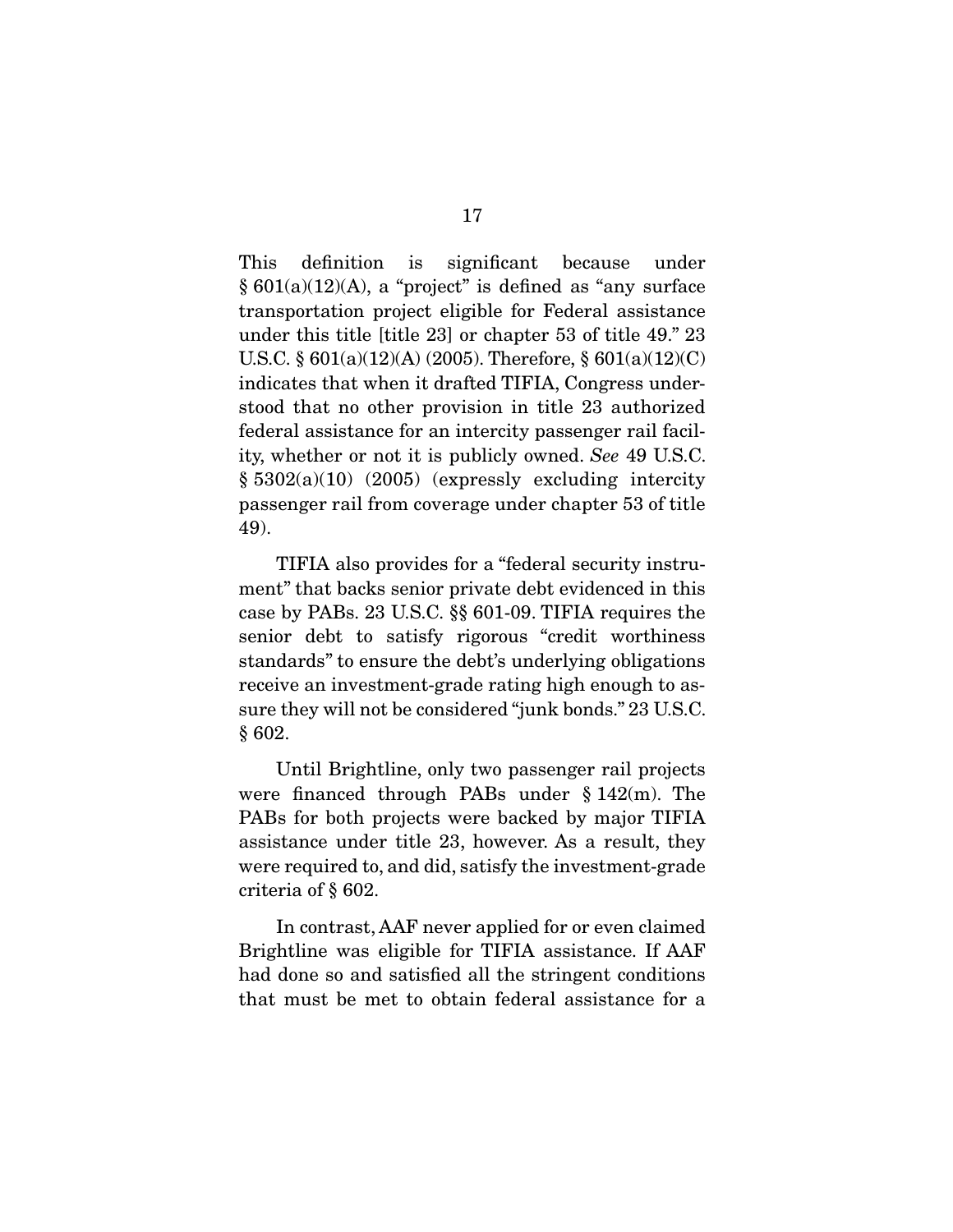privately-owned project under TIFIA, this lawsuit would not exist on the ground that there is no authority under title 23 to provide assistance to the project. That authority does exist, but only under TIFIA. Yet, AAF never applied for TIFIA assistance for its privately-owned project – ostensibly because it did not want to comply with the strict creditworthiness standards TIFIA requires.

 Consequently, the court of appeal's *Skidmore*based conclusion that DOT's evaluation of this project was consistent with its long-standing interpretation of § 142(m)(1)(A) is incorrect. (*See* D. Ct. Dkt. 51, pp. 19, 21 n.3, and 22; Petitioner's Appendix, pp. 25a-26a.) To the contrary, the only times DOT has awarded PAB allocations to railway projects (as opposed to pure roadway projects) has been where the railway project receives TIFIA assistance under 23 U.S.C. § 601(a)(12)(C), whether or not the project is privately owned. Nevertheless, DOT relied on the Declaration of Paul Baumer, which was filed related to a preliminary injunction proceeding in this case (Petitioner's Appendix, p. 135a.) In that declaration, Mr. Baumer asserts that DOT allocated \$1.3 million in PABs to the Purple Line light rail project in the Maryland suburbs. DOT relied on Mr. Baumer's statement to support its interpretation of  $\S 142(m)(1)(A)$  and its conclusion that Brightline was an eligible project under that section. That reliance is remarkable, however, as that project would otherwise be ineligible for PABs under  $§ 142(m)(1)(A)$ without relying on TIFIA and meeting the investmentgrade standards required by § 602.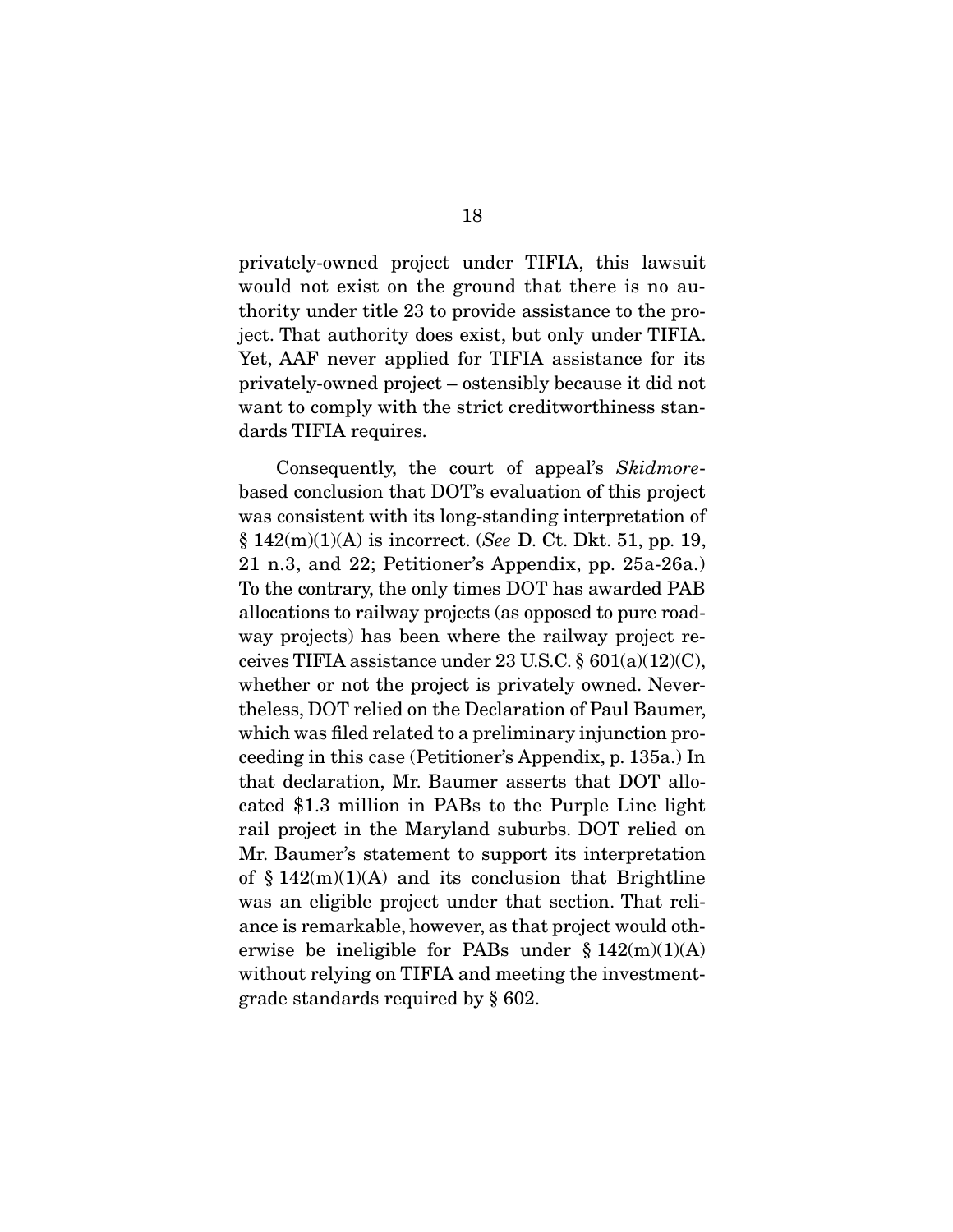Rather than proceed under TIFIA and comply with its more stringent credit-worthiness requirements, however, DOT chose to shoehorn Brightline into  $§ 142(m)(1)(A)$  through § 130 instead. The problem there is that Brightline is not a qualified project eligible for federal assistance under that section without TIFIA. DOT adopted this flawed interpretation even though it is not reasonable or even remotely consistent with the plain language of  $\S 142(m)(1)(A)$ . Put simply, that interpretation is neither well founded nor consistent with Congressional intent as expressed by the language used in  $\S 142(m)(1)(A)$ .

#### 2. Any Reliance on the Kussy Interpretation of  $§ 142(m)(1)(A)$  is Misplaced.

To support its claim that  $\S 142(m)(1)(A)$  is consistent with its long-standing construction of that section, DOT relied, in part, on the October 7, 2015, FHWA opinion letter submitted to the IRS by Edward V.A. Kussy, Acting Chief Counsel of FHWA. (Petitioners' Appendix, pp. 128a-132a.) DOT asserted that the Kussy letter establishes that DOT's allocation of PABs to Brightline is consistent with DOT's long-standing interpretation of projects under § 142(m)(1)(A). (*See* D. Ct. Dkt. 51, pp. 23-24; Petitioners' Appendix, pp. 25a-27a.) DOT is incorrect.

 The Kussy letter opined that "the most reasonable reading . . . permits the proceeds of [PABs] authorized by this provision to be used on the *entire* transportation facility that is being financed and constructed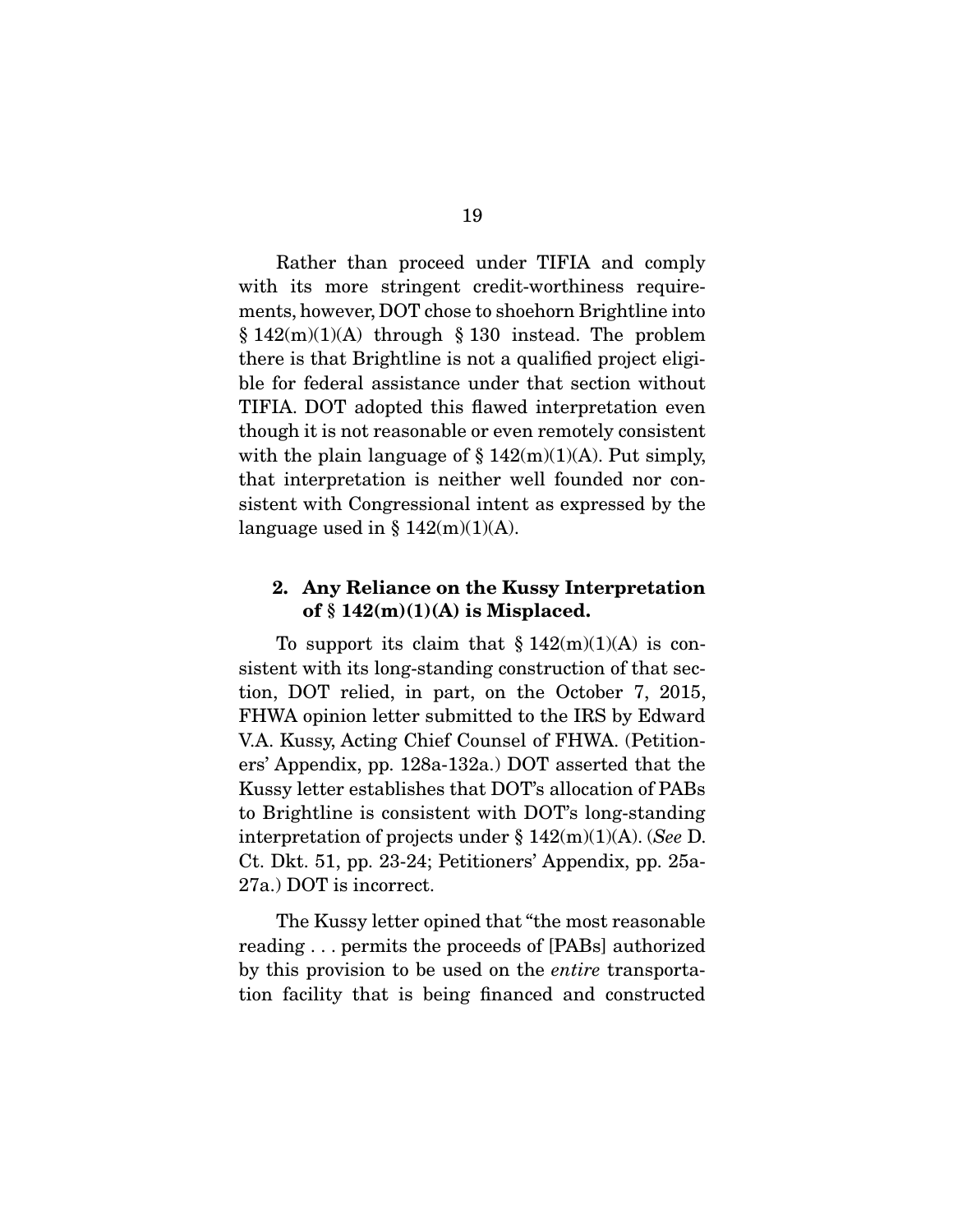even though only a portion of that facility receives Federal assistance under title 23." (D. Ct. Dkt. 51, p. 24; Petitioners' Appendix, pp. 129a-130a.) But Kussy's statement does not discuss the threshold question here: whether Brightline's project itself is qualified under  $\S 142(m)(1)(A)$  because it is eligible for title 23 assistance under a relevant provision of title 23. Kussy's letter simply assumes that it is. Kussy's wording in the letter demonstrates that FHWA assumed that the entire transportation facility is an eligible title 23 project, even if only a portion is funded with federal dollars. The Kussy letter focuses only on: 1) when highway facilities are constructed under the Federal-Aid Highway Program; 2) the case where the entire highway facility is eligible for federal assistance; and 3) how to fund the particular highway projects or portions thereof. The letter draws a distinction between "highway facilities" or the "entire transportation facility" or "facility" or "portions of the facility or activities associated with the construction of the facility" characterized as a "project." (Petitioners' Appendix, p. 130a.) Yet in its conclusion, the letter unequivocally states that "PAB proceeds may be used on any *qualified* facility that *includes* a project funded with Federal-aid highway funds made available under title 23." (*Id*. at p. 132a (emphasis added).) It would be illogical to interpret that sentence to mean that an *unqualified* facility that *includes* a small part that is funded with Federal Highway Trust Fund monies is otherwise an eligible project under  $§ 142(m)(1)(A).$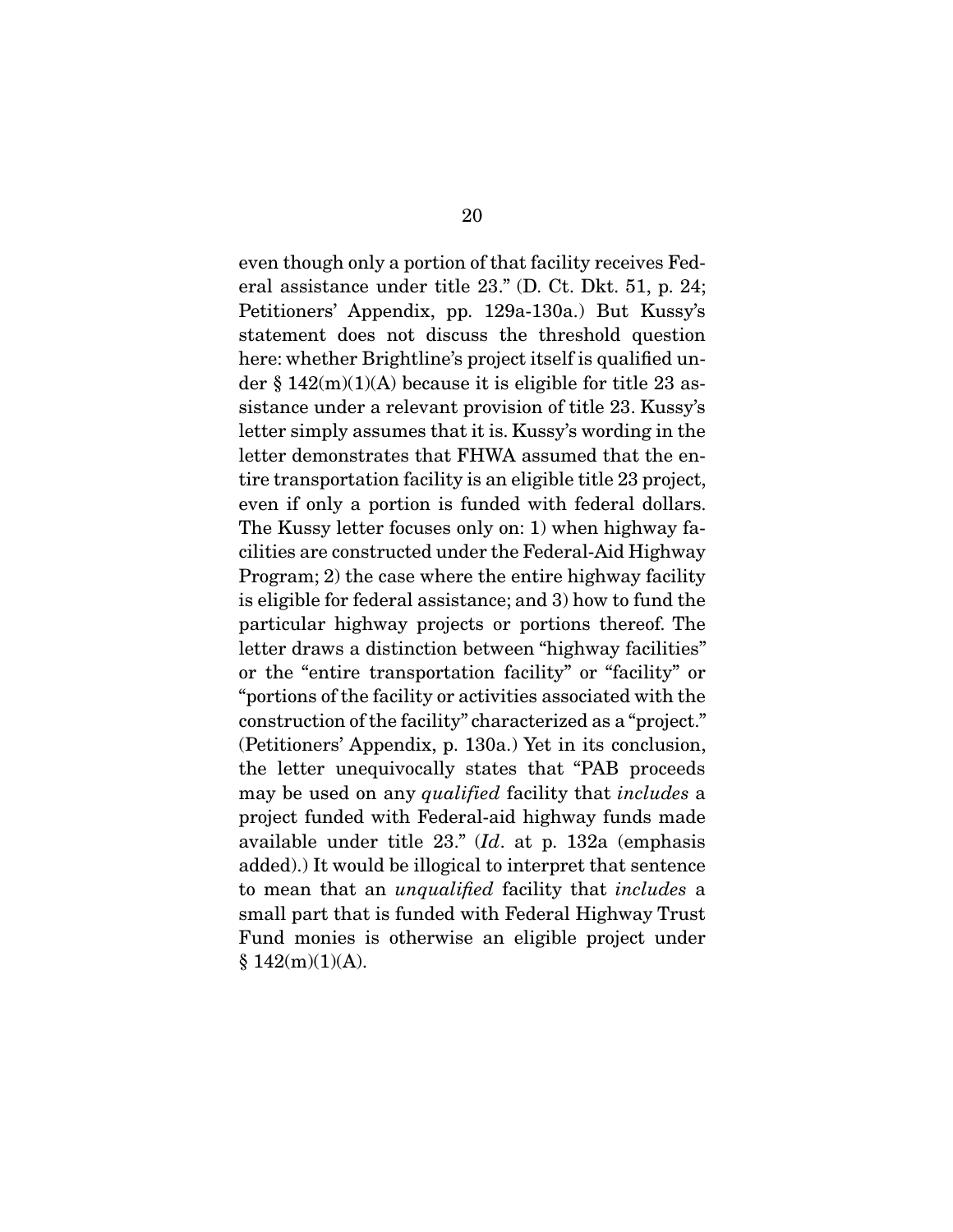The underlying assumption in Kussy's letter is that the entire facility was qualified and eligible for title 23 assistance, but that a State may choose only to fund a portion of that facility with federal funds. Kussy's concern was that, if a State wanted to fund only a portion of an entirely eligible project with title 23 assistance, the State would be compelled to "sprinkle" that federal assistance over the entire project to be eligible for that assistance under  $\S 142(m)(1)(A)$ . But how he tried to resolve that concern is problematic. Kussy stated:

 Also, there is no reason to assume that in amending the Internal Revenue Code, Congress intended to use precisely the same definition of "project" as is found in title 23, U.S.C. The amendment found in § 11143 of SAFE-TEA-LU uses the word "project" in the context of defining a "transportation facility." This suggests that the Congress had a broader concept in mind.

(Petitioners' Appendix, p. 131a.) Kussy further stated that:

 The real consequence of insisting on the narrowest reading of the word "project," limiting PAB proceeds only to specific projects actually subject to a funding agreement under 23 U.S.C. § 106, would distort the long-standing way in which facilities are actually funded, create needless red tape, and artificially result in the extension of Federal requirements that have nothing to do with the bonding of transportation facilities. *This is*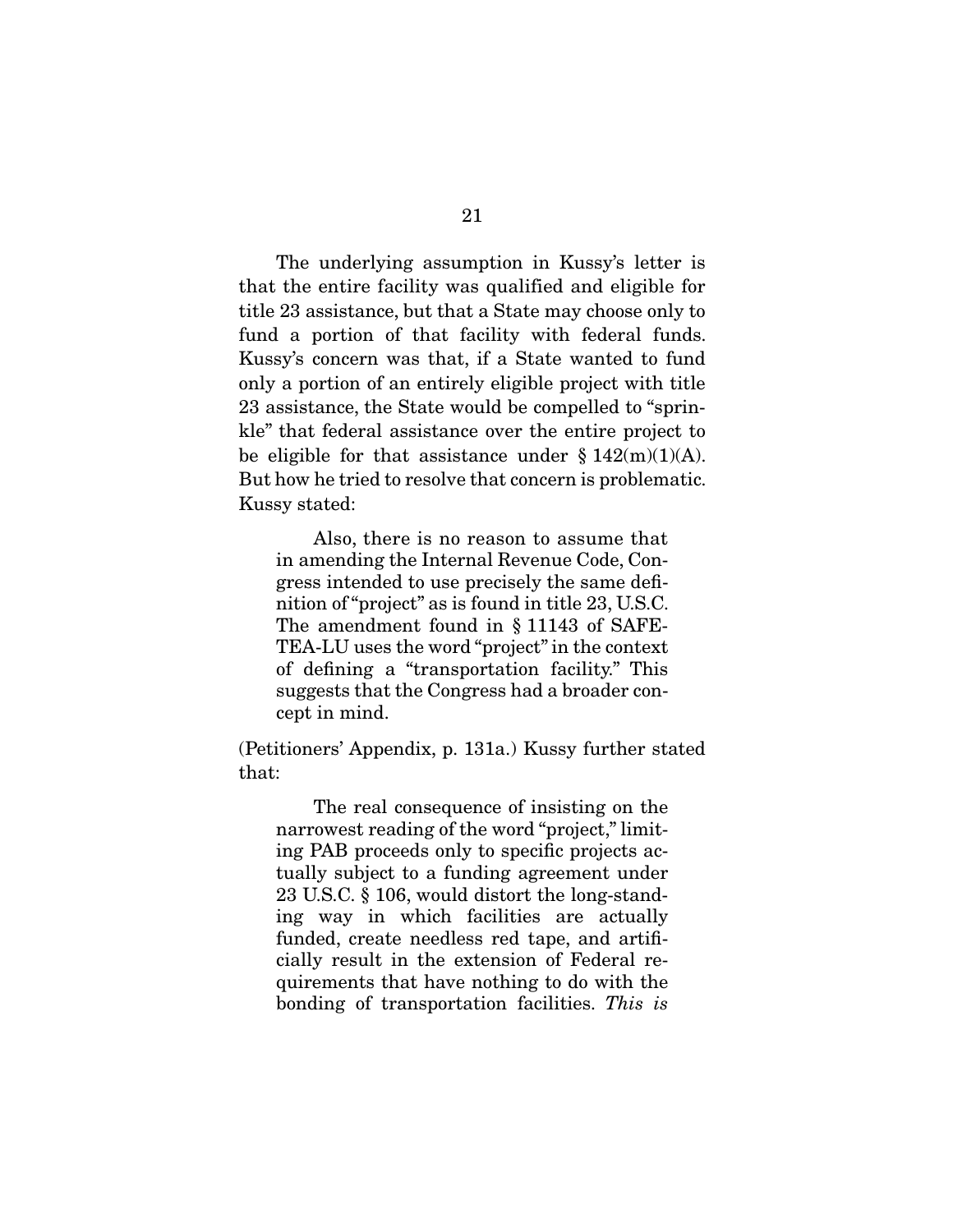*because such a reading would induce State grantees to "sprinkle" title 23 funds to every separate project or contract of an entire facility to make full use of PAB proceeds*. . . . In other words, repayment of the PAB is likely to be supported by the facility as a whole, not just the sections on which Federal assistance funds are expended.

(*Id.* at 131a-132a (emphasis added).)

 Kussy's analysis is flawed. Why shouldn't we assume that Congress intended to use the same definition of "project" as is found in title 23 *and* that it also did not mean to require that title 23 funds be "sprinkled" over the whole project before the proceeds of the entire facility could be used to repay the PABs? Using the same definition of "project" as is used in title 23 ensures that the entire facility is, indeed, qualified, and eligible.

 Congress's use of the word "qualified" in  $§ 142(m)(1)(A)$  cannot be ignored. Even in the case of a "highway," as opposed to an intercity passenger rail project, not all "highways" are qualified for federal assistance under title 23. Rather, 23 U.S.C.  $\S 101(a)(5)$ (2005) provides: "The term 'Federal-aid highway' means a highway eligible for assistance under this chapter other than a highway classified as a local road or rural minor collector."

 The Kussy letter improperly conflates "receives" with "funds" and treats those two words as if they are interchangeable. They are not. The word "receive"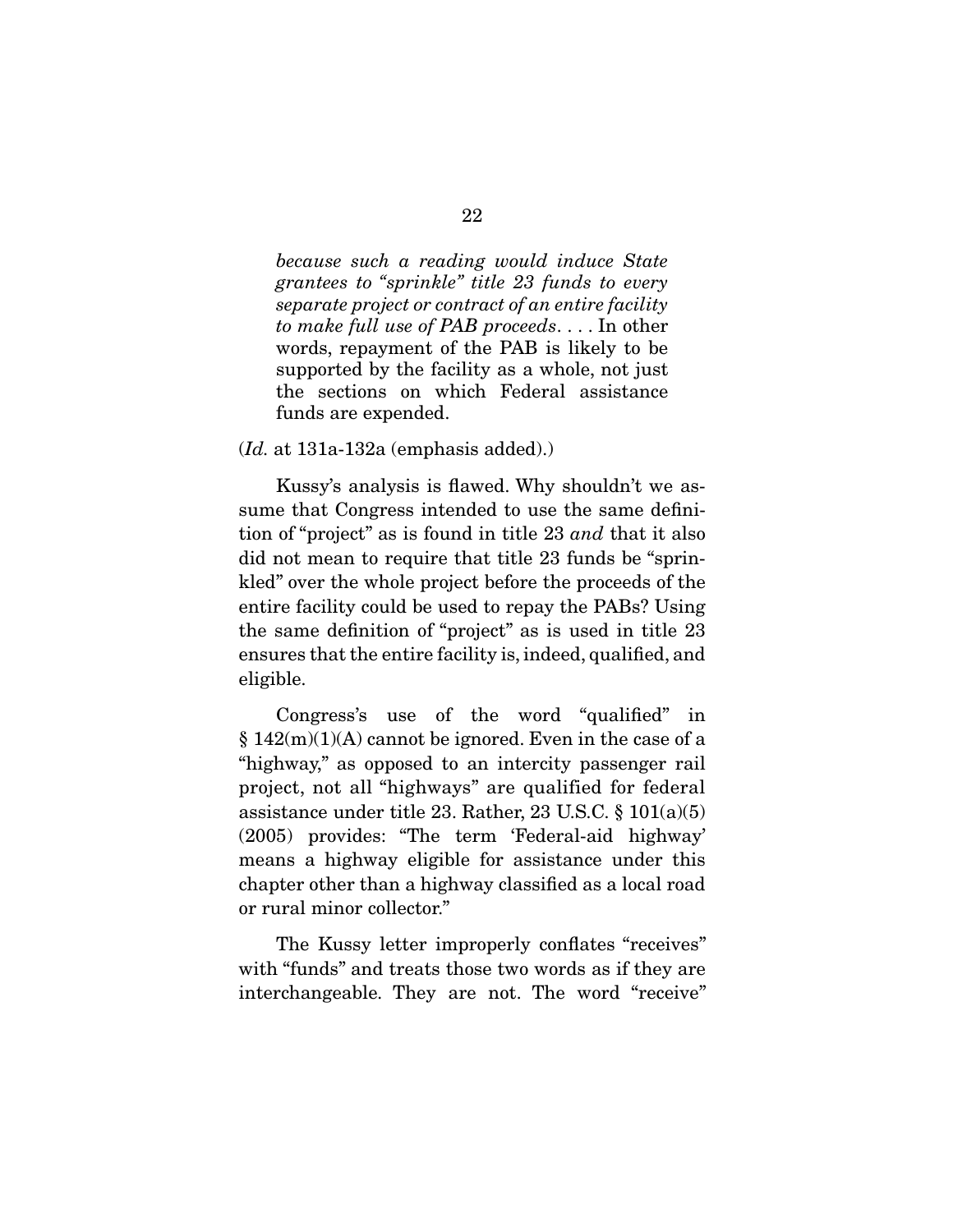means "to have (something) given or sent to one" or to "have (something) bestowed or conferred to one." The Random House College Dictionary, Revised Edition (1982), p. 1101. "Fund," on the other hand, means "to provide money (for a project or the like)." *Id*. at 535. Receiving is passive, whereas, funding is active. To interpret the Kussy letter as DOT does would be to construe it to provide the following: "PAB proceeds may be used on any qualified facility that includes a project funded with Federal-aid highway funds made available under title 23 [, even if the facility itself is *not* eligible for that federal assistance under title 23]." (*See*  Petitioners' Appendix, p. 132a.) The bracketed language was not included in Kussy's conclusion and for good reason. It apparently never crossed Kussy's mind that DOT would, almost ten years later, pervert the letter's common-sense reasoning by, in effect: 1) embracing the bracketed add-on provision; and 2) extending the letter's reach to even more preposterous lengths to cover Brightline, a facility that is unqualified and ineligible to receive federal assistance under §§ 130 and 142(m)(1)(A).

Under  $§ 142(m)(1)(A)$ , the word "receives" unquestionably requires that the whole PAB transportation project be deemed to have received federal assistance under title 23, even though only a portion of the project is funded under title 23. As Kussy clearly stated: "Thus, we believe the most reasonable reading of § 11143 permits the proceeds of private activity bonds (PAB) authorized by this provision to be used on the *entire* transportation facility that is being financed and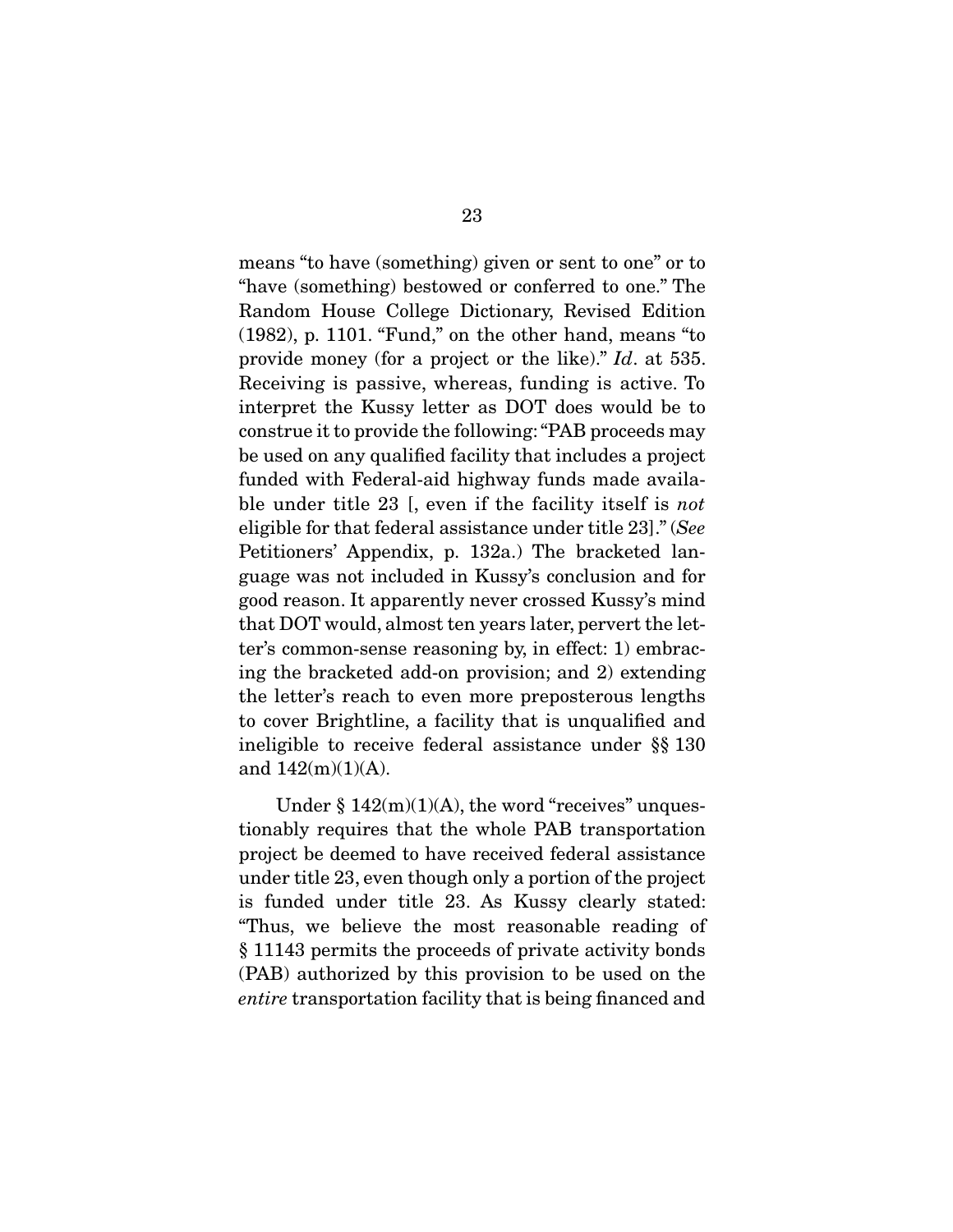constructed even though only a portion of that facility receives Federal assistance under title 23." (Petitioners' Appendix, pp. 129a-130a.) Kussy states: "In summary, our view is that PAB proceeds may be used on any qualified facility that includes a project funded with Federal-aid highway funds made available under title 23." (*Id.* at 132a.) IRNA has never disagreed with Kussy's statement – as far as it goes. Given the language used in the Kussy letter, however, it is apparent that FHWA assumed that the entire transportation facility, and not just the part thereof that receives title 23 assistance, qualifies as an eligible title 23 project.

 In contrast, however, under DOT's logic, PABs could finance even reconstruction of an expressly excluded local road or rural minor collector so long as it crosses a railway line and railway-highway grade crossing improvements are funded out of Highway Trust Fund monies at some undefined point in the past. This is illogical. The Kussy letter is not consistent with DOT's tortured construction of  $\S 142(m)(1)(A)$  because only the crossing improvements and not FERC's freight line as a whole is eligible to receive federal assistance under §§ 130 and  $142(m)(1)(A)$ . Thus, to qualify as a title 23 project, the entire Brightline railway would have to be an "eligible project" qualified for federal assistance under some relevant provision in title 23 thereby rendering it qualified for PABs under  $§ 142(m)(1)(A)$ . Brightline, however, is not an eligible or qualified project by its very nature – an intercity passenger rail facility that did not seek eligibility through TIFIA. And, FERC's prior receipt of federal